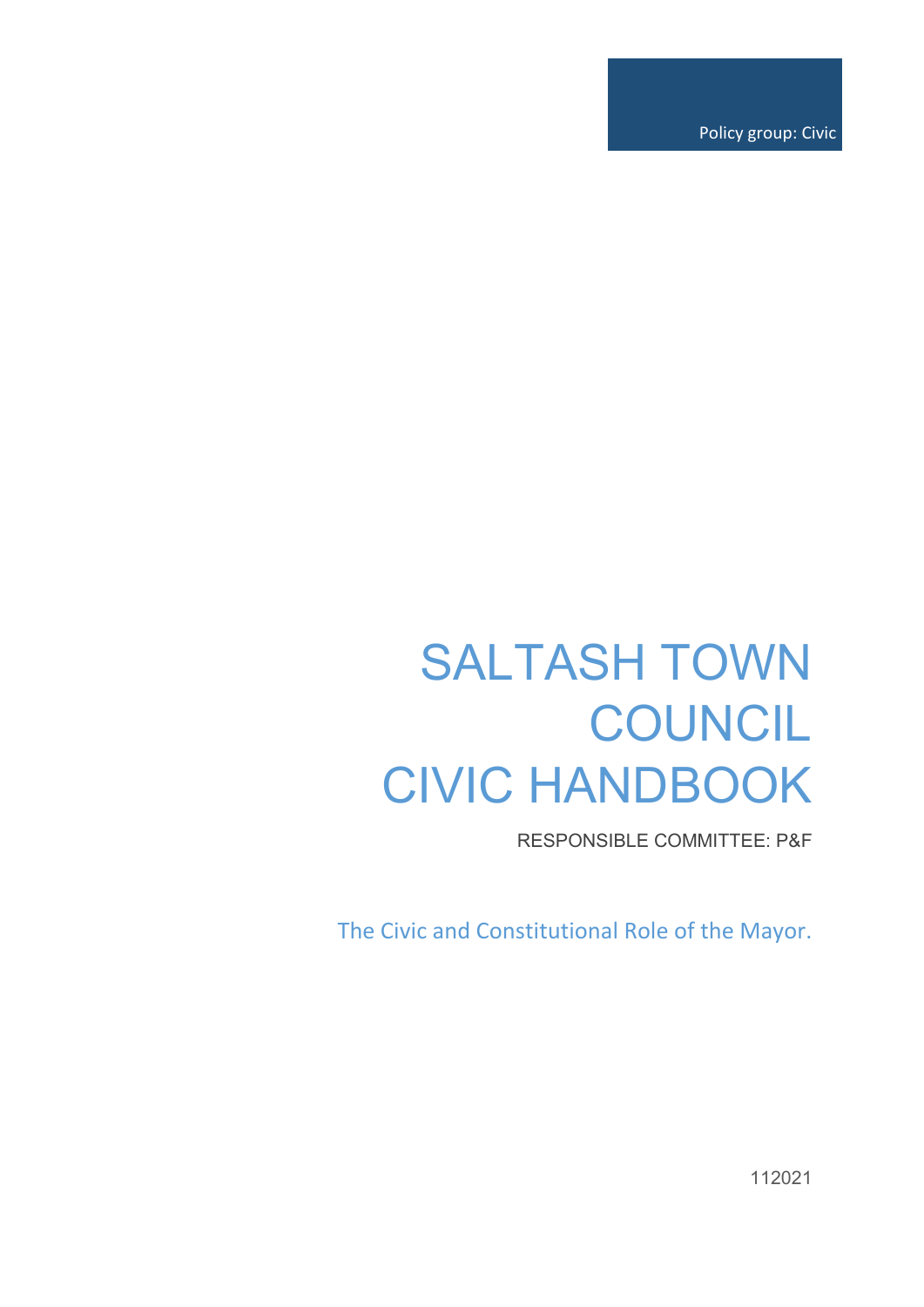| <b>Current Document Status</b>       |                                            |                    |            |
|--------------------------------------|--------------------------------------------|--------------------|------------|
| <b>Version</b>                       | 2/2022                                     | <b>Approved by</b> | <b>ATM</b> |
| <b>Date</b>                          | January 2022                               | <b>Date</b>        | 05.05.2022 |
| <b>Responsible</b><br><b>Officer</b> | Minute no.<br>54/22/23e(iii)<br><b>AJT</b> |                    |            |
| <b>Next review date</b>              | Annual or as required                      |                    |            |

| <b>Version History</b> |                |                      |                                                                   |
|------------------------|----------------|----------------------|-------------------------------------------------------------------|
| <b>Date</b>            | <b>Version</b> | <b>Author/Editor</b> | <b>Notes</b>                                                      |
| Sept. 2021             |                | <b>AJT</b>           | Revised document (previously MPG)                                 |
| Jan 2022               | 2              | <b>AJT</b>           | Amendment from P&F 11.01.2021<br>Min. 147/21/22 (Hospitality p14) |
| May 2022               | 2/2022         | <b>AJT</b>           | <b>Readopted ATM</b>                                              |

| Document Retention Period |
|---------------------------|
| Until superseded          |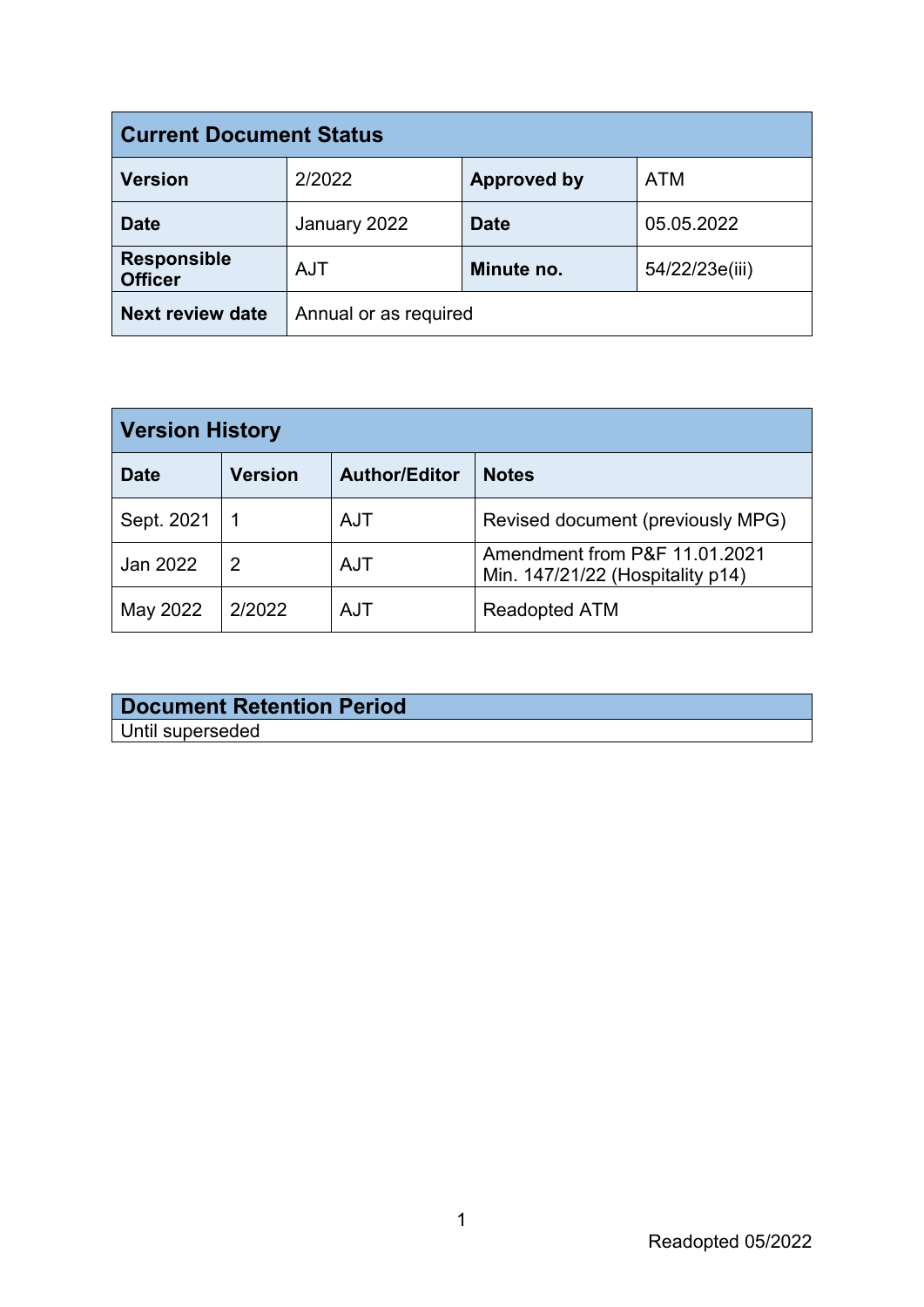# Contents

| Hospitality                                                                      | 15 |
|----------------------------------------------------------------------------------|----|
|                                                                                  |    |
|                                                                                  |    |
|                                                                                  |    |
|                                                                                  |    |
| Remembrance Sunday – the closest Sunday to 11 <sup>th</sup> November 16          |    |
|                                                                                  |    |
| Other Town events that may request a Civic presence/parade: 17                   |    |
|                                                                                  |    |
| Death of Senior Member of the Royal Family (or other significant National Figure |    |
|                                                                                  |    |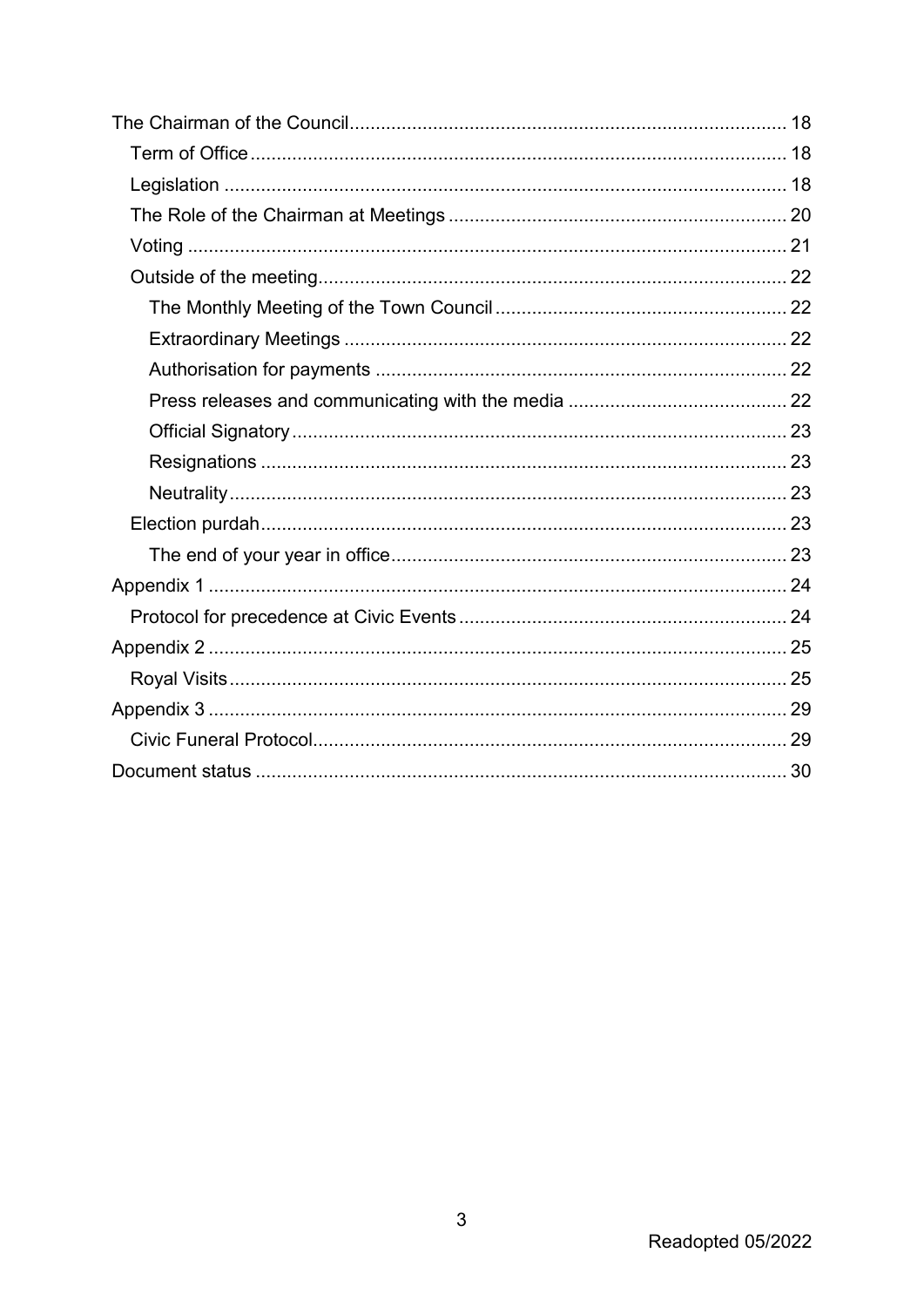# <span id="page-4-0"></span>Introduction

If you are reading this as the newly elected Mayor of Saltash – Congratulations on your election!

This handbook has been produced to assist both the incumbent Mayor and Councillors considering standing for office by providing information on the two distinct aspects to the role - the ceremonial duties and that of the Chairman of Saltash Town Council.

The handbook is divided into three sections:

**The Mayoral Candidate** – giving information that the potential candidate may wish to consider before standing for election to the office.

**The Office of Mayor** – the civic role explained.

**The Chairman of the Council** – the legal role and responsibilities.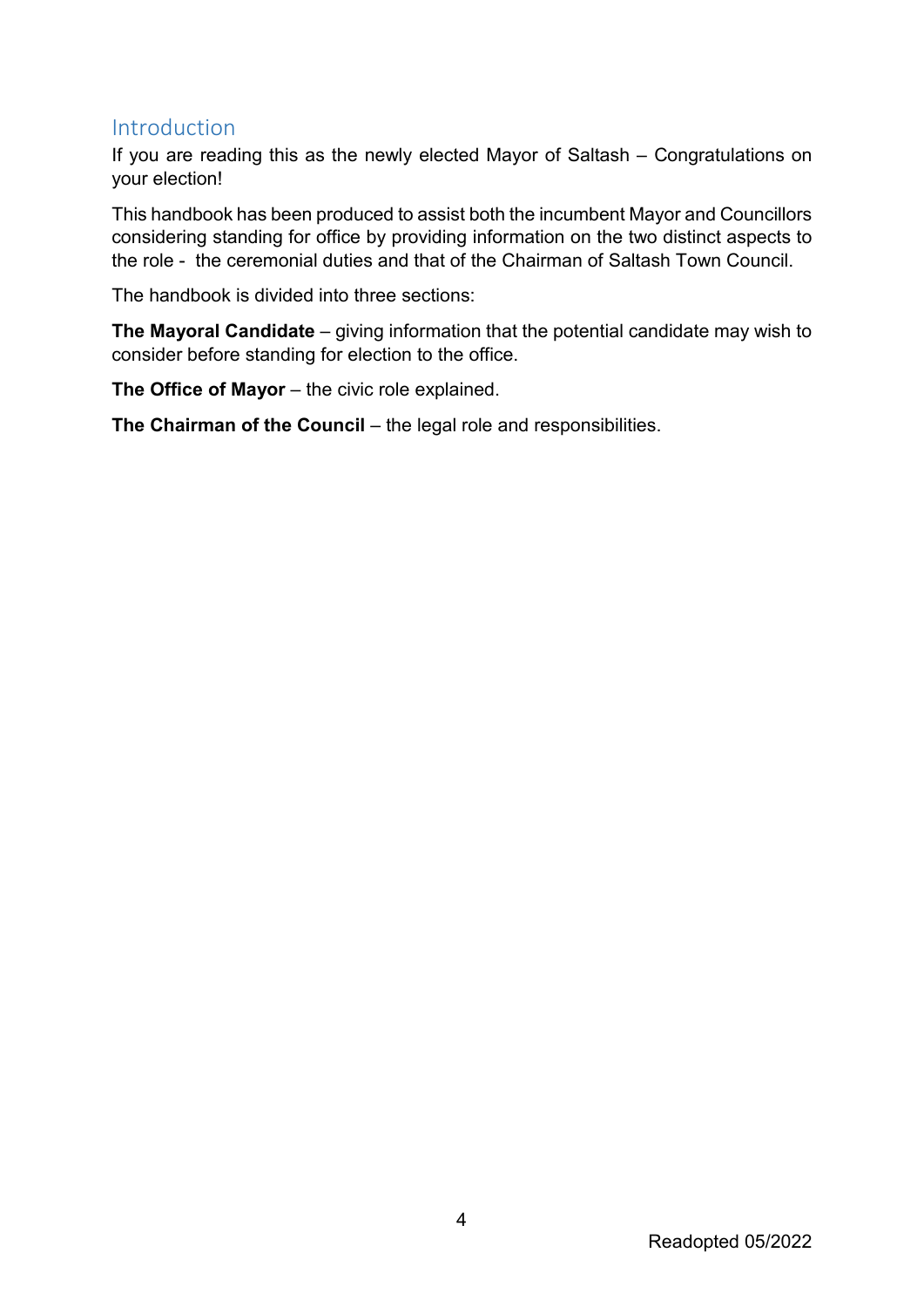# <span id="page-5-0"></span>The Mayoral Candidate

If you are thinking about putting yourself forward as a candidate for the position of Mayor, you will need to consider how different the role of Mayor is to that of Councillor. It has different rules, working hours and restraints and can be physically and mentally demanding. This must be considered in advance of accepting the office particularly in respect of employment and family life. It is however reported to be an enjoyable and rewarding experience by those who have undertaken the role.

#### <span id="page-5-1"></span>What should you consider?

You need to remember that there are two different facets to the role of Mayor – the Civic role where you are the face of the Council in the community and that of the Chairman of the Council both of which can require a lot of your time.

Paul Millward, former Chairman of the National Association of Civic Officers and recently appointed President of the Association, gives a comprehensive list of considerations for Members considering standing for Mayor in 'Civic Ceremonial, A Handbook, History and Guide for Mayors, Councillors and Officers' (Millward, 2007). Copyright prevents duplication of the full text here but the book is available to read in the Guildhall on request and any Councillor considering standing for the office is encouraged to read chapter three.

The list of considerations is as follows:

- The effect of becoming Mayor on their family and friends.
- The effect on a career or job.
- The effect on a political career.
- The effect on personal and religious beliefs.
- The pomp, circumstance and protocol.
- The effect on non-Council interests
- The effect on the Mayoral partner.
- The effect on a Mayor's relationships with other councillors.
- The effect on the Mayor's relationship with their constituents.
- The effect on the prospective Mayor themselves.

In addition, it is advised to speak to former Mayors about their experiences and the wider effect of the role on their lives although you should remember that everyone is different!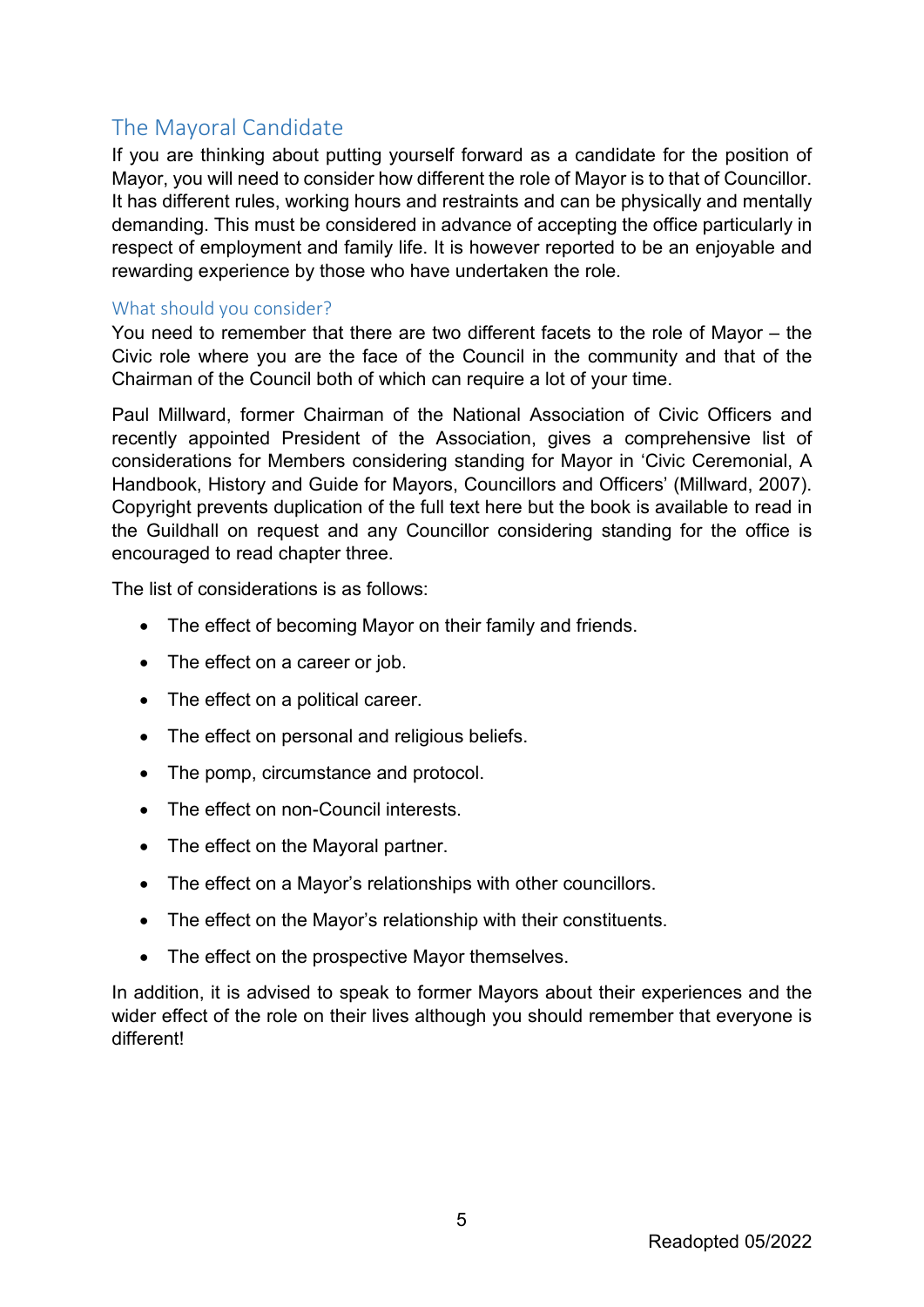#### <span id="page-6-0"></span>What skills do you need?

A presentation made to the National Association of Civic Officers suggested the following key skills to be an effective Mayor:

- Leadership
- $\bullet$  Chairing<sup>[1](#page-6-2)</sup>
- Organisational skills
- Team working and relationship building
- Communication
- Knowledge

You may find this a daunting list or you might think 'I've already got these skills' but remember there are opportunities to undertake training.

The role of the Chairman will require you to become much more involved in the work of the Council than you might have previously been. The Town Clerk is the Proper Officer of the Council and will be able to talk to you about the role.

In addition, once you have made the decision to stand for election, you can prepare for the role as follows:

- Check and practice your skills
- Talk to your Officers
- Talk to the current and previous Mayors
- Read the handbook
- Check your wardrobe
- Attend events that the current Mayor is attending
- Start distancing yourself from controversial matters

#### <span id="page-6-1"></span>The Election process

The election of the Mayor and Deputy for the following year will take place in March (except in an election year) with a call for nominations and follows the procedure laid out in the Policy for the Election of the Mayor and Deputy. Please refer to the website for the most up to date version.

<span id="page-6-2"></span><sup>&</sup>lt;sup>1</sup> You may find the Councillor workbook on Chairing Skills produced by the Local Government Association useful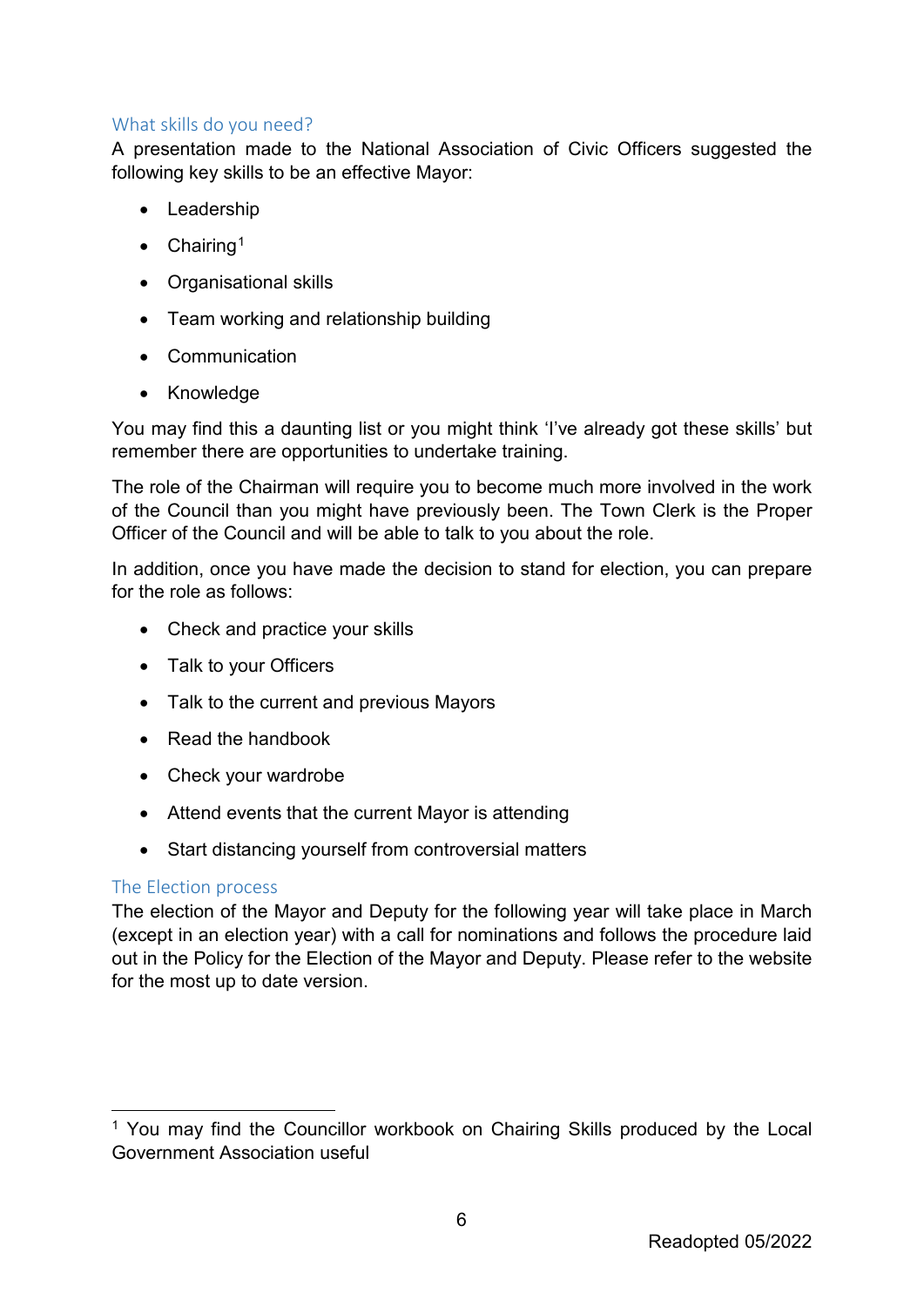# <span id="page-7-0"></span>The Office of Mayor

## <span id="page-7-1"></span>The History of the Mayor of Saltash

Circa 1225 Reginald de Valletort, Lord of Trematon Castle and Trematon Manor, granted a Charter (not dated) to the burgesses of Essa, as Saltash borough was then called. He confirmed all the privileges which they had received from his ancestors. The charter contained a clause stating that the burgesses would be able to elect a reeve themselves. A reeve was a borough administrator.

Two centuries later the term "Mayor of Saltash" began to appear in some documents; gradually it became the standard title. It was made official in the charter granted to Saltash borough by Queen Elizabeth I in 1585.

The Town of Saltash is twinned with Plougastel in Brittany.

For more information on the history of the town please visit Saltash Heritage.

#### <span id="page-7-2"></span>The Civic Head of the Town

The Mayor is the First Citizen of the Town and will be in the public eye for the whole of their term. The central role is as representative for the Council, the community and local democracy.

The Office of Mayor can be used to:

- Promote the Council's aims and objectives
- Promote the town and economic investment
- Champion causes raising their profile
- Raise awareness of local democracy
- Celebrate success
- Be the face of the Town in times of sadness
- Welcome visitors on behalf of the Town

Note: A female Mayor is not a Mayoress which is a title that may apply to a Mayor's nominated female partner.

#### <span id="page-7-3"></span>The Deputy Mayor

Duties and responsibilities:

- 1. The Deputy Mayor deputises for the Mayor when they are unable to fulfil the duties of the post, at the request of the Mayor.
- 2. Support the Mayor at annual civic events or other events hosted by the Council, at the request of the Mayor.
- 3. Carry out duties of the post fairly and without discrimination, and in accordance with the aims and objectives of the Council.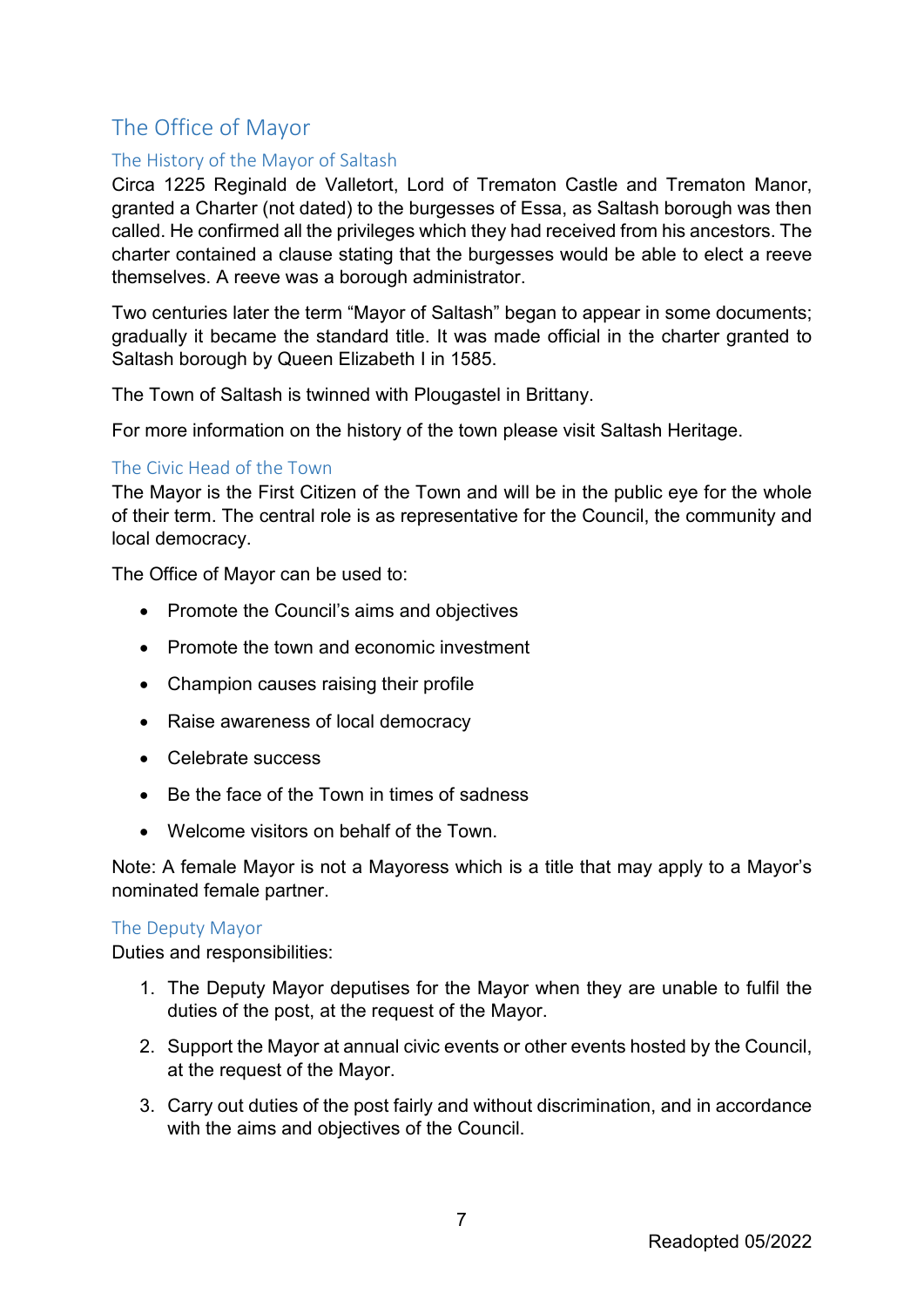#### <span id="page-8-0"></span>The Consort

The role of the Consort, whilst not recognised by law, is accorded precedence alongside the Mayor. Whilst it is not obligatory to appoint a Consort they can provide assistance as follows:

- Personal support to the Mayor
- Accompany the Mayor on engagements
- Observance of civic protocol
- Support with Mayor's charities and events

The Consort will not normally attend engagements without the Mayor.

When carrying out their roles, the Mayor, Deputy Mayor and Consorts should at all times consider the public nature of their office. Behaviour and manner will need to be appropriate at all times and not bring the Council into disrepute. They should follow the advice and guidance issued by the Mayor's office at all times and should not:

- Attend any function or otherwise give support to any organisation or person whose objectives are contrary to law and/or Council policy;
- Solicit engagements or visits or otherwise procure favours by virtue of office.

#### <span id="page-8-1"></span>A note on precedence

The Town Council has a protocol in place for order of precedence at Civic Events<sup>[2](#page-8-2)</sup> in the town. Where a member of the Royal Family visits the Lord Lieutenant will advise on the required protocols and precedence. Guidance can also be found in the NALC Legal Topic Note 10[3](#page-8-3).

<span id="page-8-2"></span> <sup>2</sup> Appendix 1

<span id="page-8-3"></span><sup>&</sup>lt;sup>3</sup> Appendix 2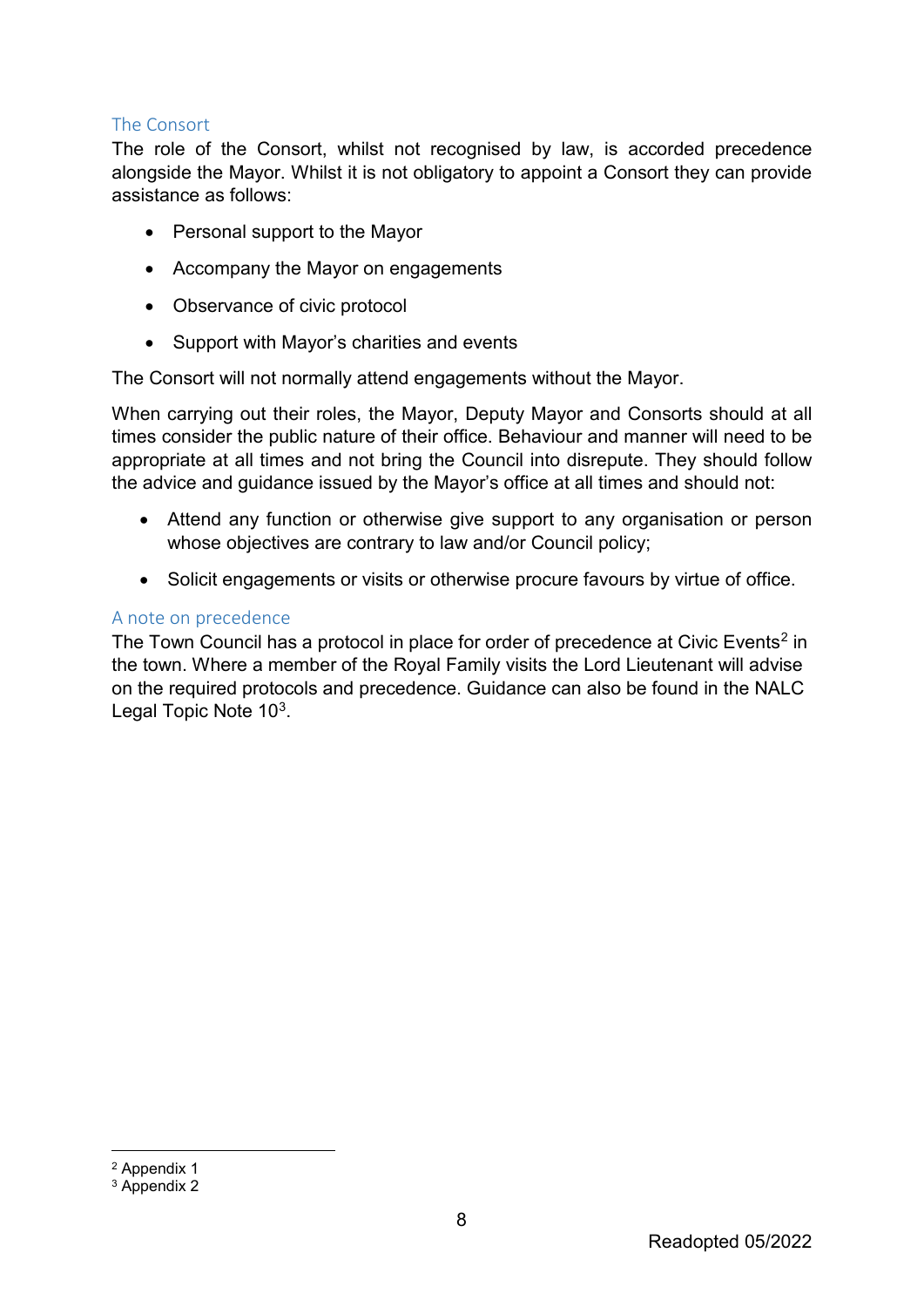# <span id="page-9-0"></span>Initial actions on election as Mayor

| Appoint a Consort (if desired)                                                        | Mayor to appoint and advise the<br>Mayor's Secretary.                                                                                                                                                                                                                                                                                                                                                                    |  |
|---------------------------------------------------------------------------------------|--------------------------------------------------------------------------------------------------------------------------------------------------------------------------------------------------------------------------------------------------------------------------------------------------------------------------------------------------------------------------------------------------------------------------|--|
| Appoint a Chaplain (if desired)                                                       | The Mayor should personally approach<br>the Chaplain and, once the position has<br>been accepted, advise the Mayor's<br>Secretary of the name and contact<br>details for the Chaplain.                                                                                                                                                                                                                                   |  |
| Appoint a Mayor's Cadet (if desired)                                                  | If you have a personal connection with a<br>youth organisation, you may wish to<br>select a Cadet. Alternatively, a request<br>for nominations can be issued. This<br>should be discussed with the Mayor's<br>Secretary.                                                                                                                                                                                                 |  |
| Choose a town based<br>charity/organisation/group town to<br>support during the year. | If you wish to support a local<br>charity/organisation/group please make<br>the details known to the Mayor's<br>Secretary.                                                                                                                                                                                                                                                                                               |  |
| Make an appointment with the Mayor's<br>Secretary                                     | This first appointment should be used<br>to:<br>Provide biographic notes for<br>inclusion on the Mayor's page of<br>the website.<br>Notify any dates where you will<br>be unavailable during your term<br>of office.<br>Advise of any special<br>requirements that might need to<br>be communicated to organizers<br>of events (please note that any<br>details provided will be protected<br>by Data Protection/ GDPR.) |  |
| Purchase a supply of thank you cards!                                                 | A handwritten note from the Mayor after<br>an event will be appreciated by<br>organisations.                                                                                                                                                                                                                                                                                                                             |  |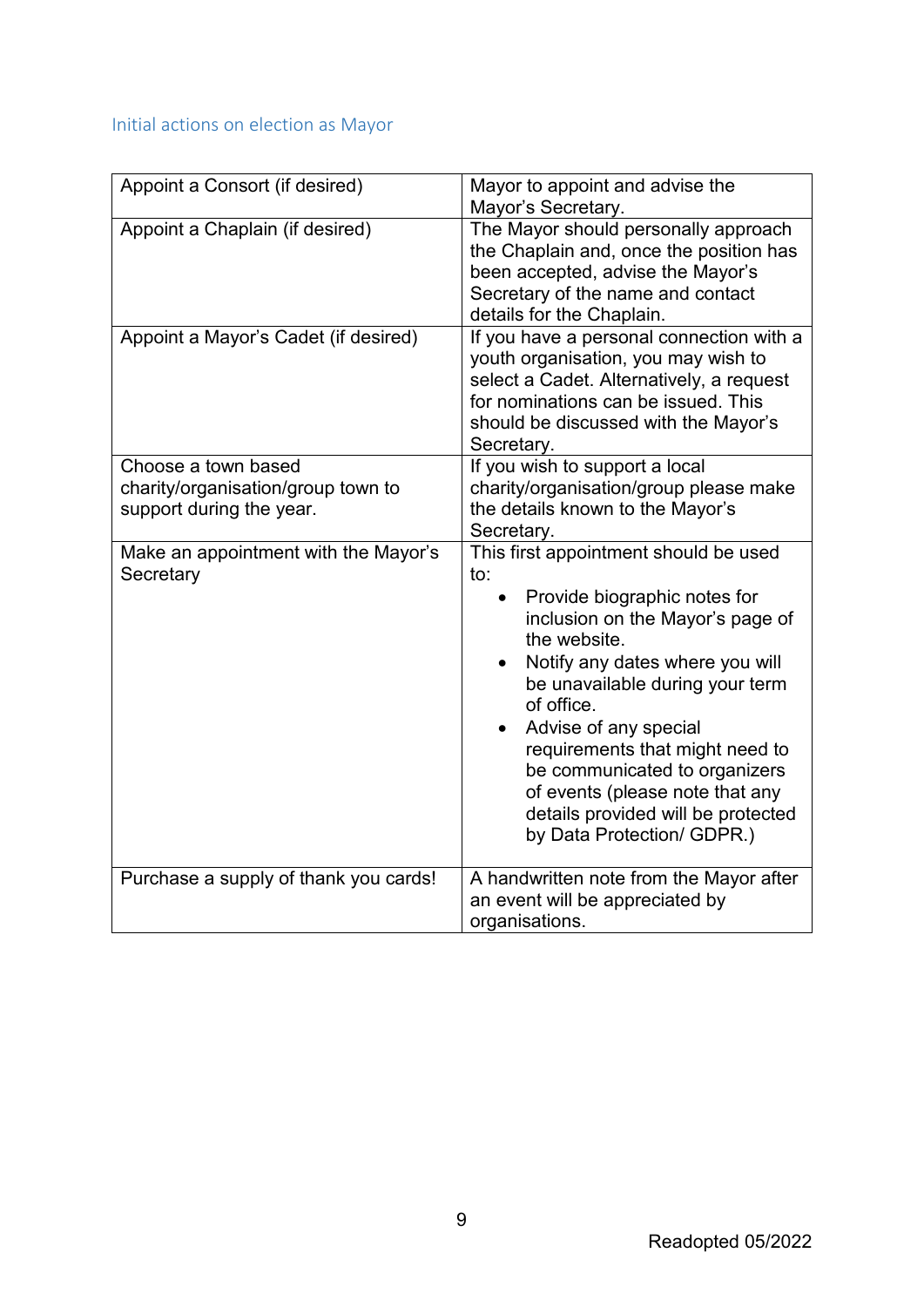#### <span id="page-10-0"></span>The role of the Mayor's Secretary

The Mayor's Secretary is the Officer of the Town Council who will support the Mayor in their civic role. This forms only part of their role as a full time member of the administration team.

The Mayor's Secretary will:

- Receive invitations for the Mayor and reply after consultation with the Mayor
- Maintain the Civic Diary
- Maintain the Mayor's Page on the STC website
- Organise Civic and Community events (e.g. Civic Service, Remembrance Service) and attend as directed by the Assistant Town Clerk
- Produce the monthly Chairman's Report

#### <span id="page-10-1"></span>Carrying out the role

A word on home security – you will be out and about and away from home for much of the Mayoral year. Whilst engagements are not published in advance by the office you may wish to review your home security arrangements.

#### <span id="page-10-2"></span>Engagements

Every invitation for the Mayor to attend an event must be routed through the Mayor's Secretary. If the Mayor is contacted directly the correspondent should be asked to resubmit their invitation through the official channels. This allows the Mayor's Secretary to run an accurate diary and is also a requirement for insurance purposes. The Chain will only be covered at Council events or where the Mayor is representing the Council at an event. If the Council are not aware of the Mayor attending an event, this would be difficult to prove it is on Council business if the Council don't know about it and therefore the Chain would not be covered.

The Mayor will be expected to attend the majority of engagements with the Deputy only being involved where there is a double booking or during the Mayor's holiday, unforeseen illness etc.

Once an invitation has been accepted it should not be cancelled, except in an emergency, and it is not acceptable to 'change your mind' if a later invitation is received that is more appealing. Events and engagements within the town will always take precedence over events outside the town boundary.

The Mayor should not attend commercial functions where their name may be used for advertising purposes except where it is of clear benefit to the town.

The Mayor should attend punctually (but not too early), being ready to take their place at the appointed time whilst allowing time for robing if necessary.

After an engagement the Mayor may wish to send a handwritten note of thanks to the hosts.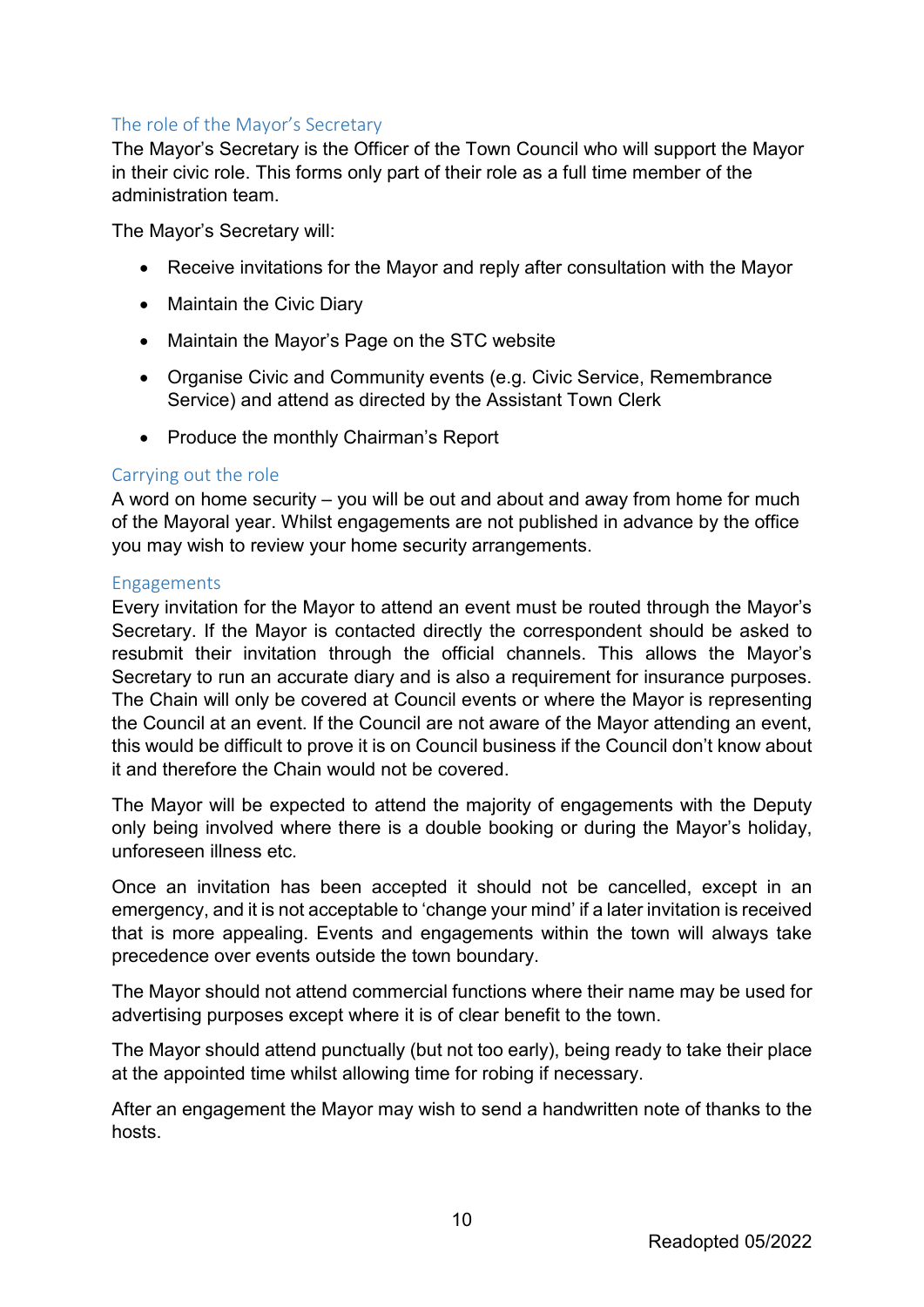The Mayor's Secretary writes the Mayor's Monthly report to the Town Council which includes details of all engagements attended the previous month.

#### <span id="page-11-0"></span>Speeches

Please note that the Mayor is responsible for writing their own speeches.

#### <span id="page-11-1"></span>Town Messenger

The Mayor is responsible for writing a monthly column for the Town Messenger. [4](#page-11-4)

#### <span id="page-11-2"></span>Mayor's Charity

If you choose to support a local charity during your year in office, it is your responsibility to lead in any fund raising initiative(s). The Mayor's Secretary is in place to support the smooth running of Civic Events but not charity events. When looking at these events the Mayor should give thought as to how they can be organised without assuming that Officers will be able to staff and organise them.

Where money is collected at a fund raising charity event run by the Mayor the following procedure should be followed:

Any money collected should be deposited in a sealed collection tin during the event and brought into the Guildhall for opening.

The Mayor's Secretary will open the collection tin and count the money with another member of staff present, recording on the appropriate forms to enable the Finance Officer to deposit the funds into the Mayor's Charity Bank Account.

Once the total amount raised is confirmed the Mayor's Secretary will notify the Mayor who can publicise this if they wish.

#### <span id="page-11-3"></span>Chains, Badges and Robes

#### **Chains and badges – safe custody guidelines:**

The Council has agreed the following guidelines for the safekeeping of the Civic Regalia. You should read these carefully and adhere to them. Please contact the office if you have any queries.

Responsibilities:

- 1. The Council will:
	- i. Maintain insurance cover for all civic regalia under the Council insurance policy;
	- ii. Be responsible for the maintenance of the regalia including any damage or wear and tear etc.
- 2. The Mayor and Deputy:
	- i. Ensure the specific conditions of the Council insurance are followed (you will be briefed by the Town Clerk following your election).

<span id="page-11-4"></span> <sup>4</sup> Communications Policy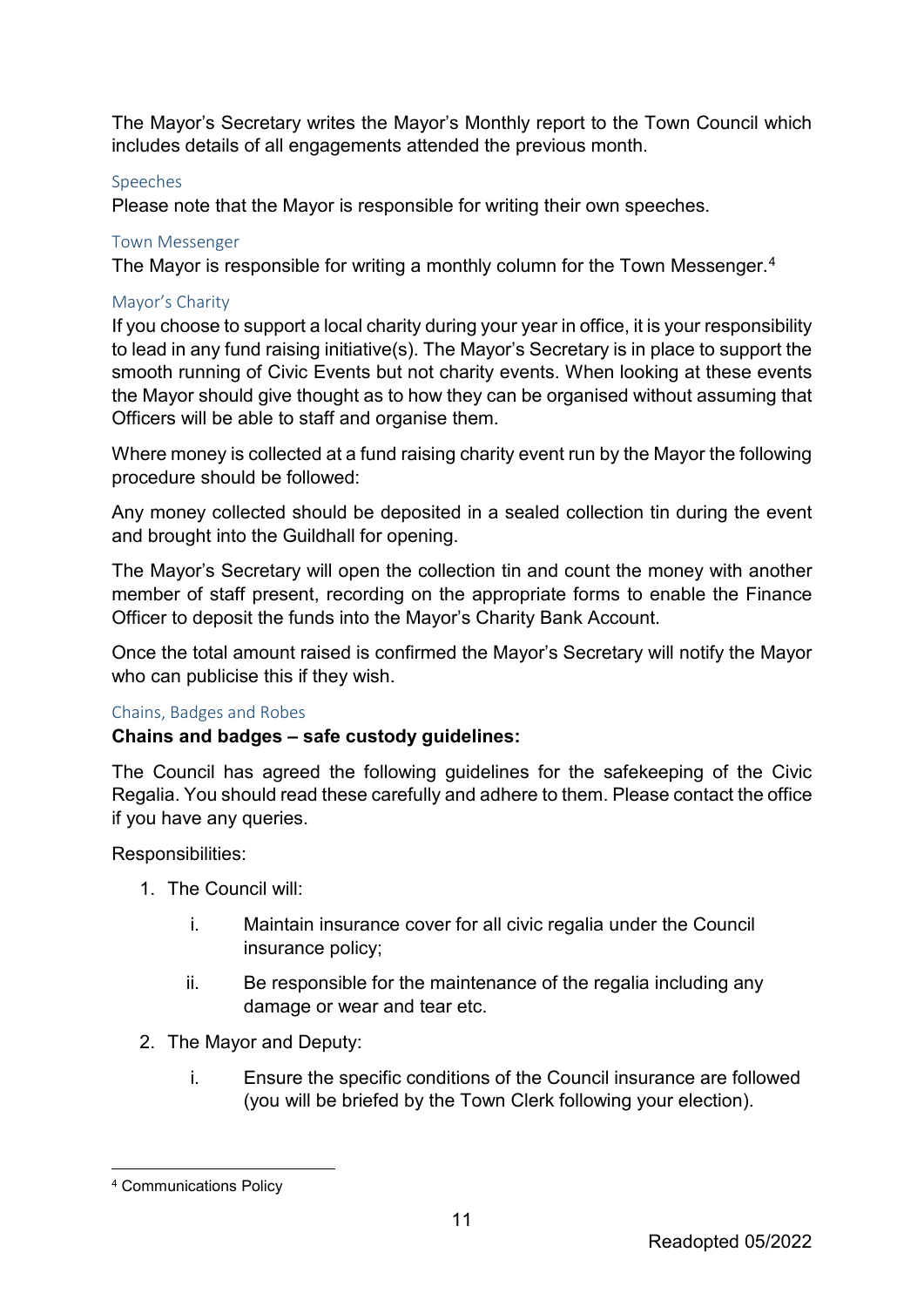- ii. As far as is practical follow the other guidelines for the safe custody of the regalia.
- iii. Do not attempt to clean or repair any part of the Regalia. Report any damage immediately to the Town Clerk.
- iv. Take reasonable precautions to minimise loss and injury and consider every situation carefully.

For example:

If travelling to an event (especially if alone) is it safe to wear whilst driving or whilst walking to an event?

However, if parking at the event, it would be expected for the Mayor to be wearing the Chain on entry to the event, so wearing it travelling from the car to the event would be reasonable.

Store the Chain in the case provided when not being worn.

Follow guidance provided on the safe custody of all parts of the Regalia.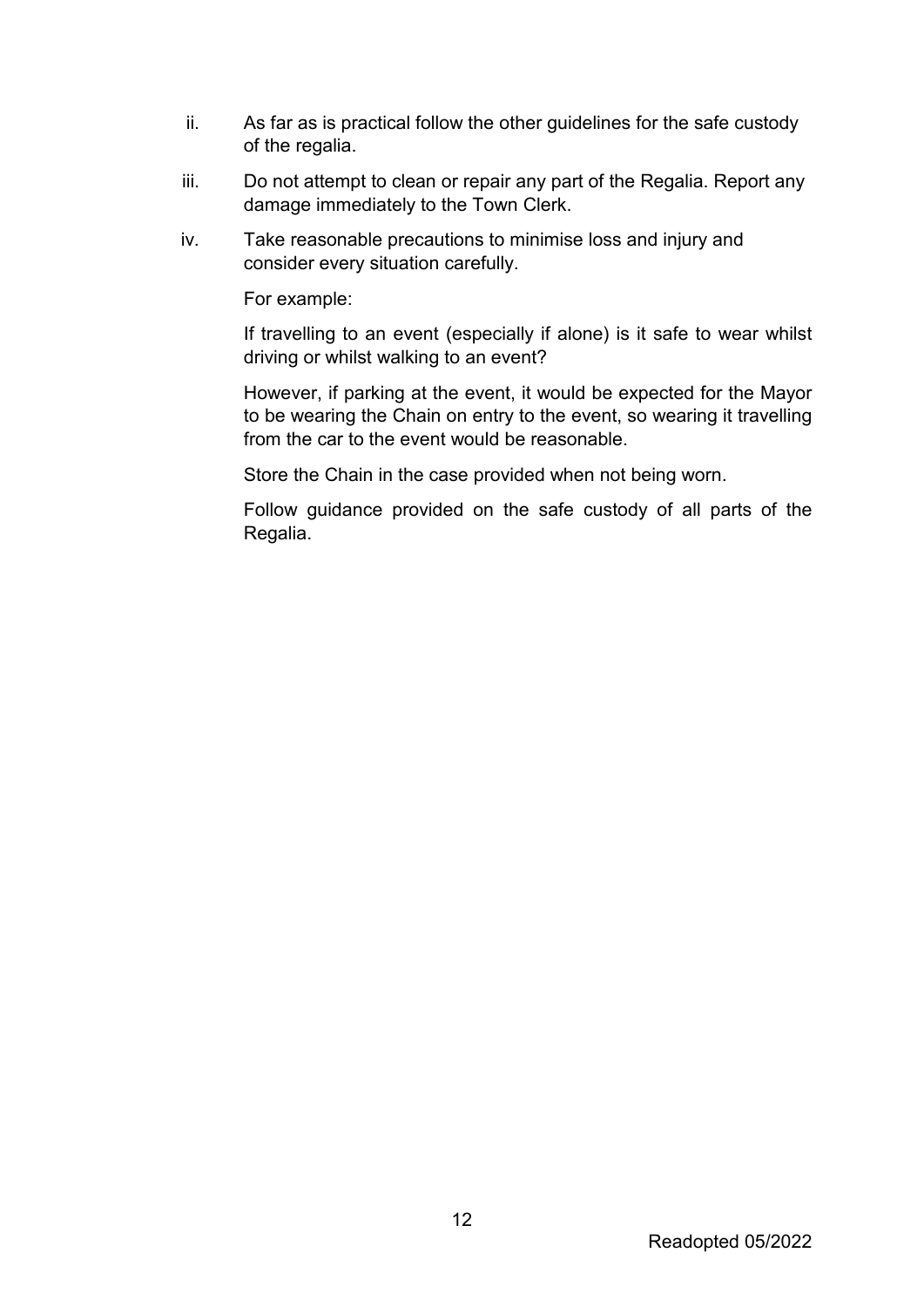#### **Guidance on wearing the Civic Regalia**

Note: Civic chains are not worn with military uniform but may be worn over academic dress or full canonicals by a member of the clergy.

A buttonhole (the exception being a poppy) is not normally worn with the Mayoral Chain.

The section on Election Purdah also applies to wearing of Civic Regalia.

| Item                                           | Guidance on wearing/use of item                                                                                                                                                                                                                                                                                                     |
|------------------------------------------------|-------------------------------------------------------------------------------------------------------------------------------------------------------------------------------------------------------------------------------------------------------------------------------------------------------------------------------------|
| <b>Mayoral Chain</b>                           | When undertaking official duties as Mayor and/or<br>private places/engagements: with suitable<br>precautions adhered to including reserved parking<br>space where possible and the agreement of the<br>Town Clerk.<br>In other parish/town: only with written permission of<br>the Mayor's office of that parish/town.              |
| <b>Consort's Chain and</b><br><b>Medallion</b> | The Consort will only wear the chain and medallion<br>when accompanying the Mayor wearing the chain.<br>(Same guidance applies.)                                                                                                                                                                                                    |
| Deputy Mayors Chain and<br><b>Pendant</b>      | The Deputy Mayor does not wear the chain and<br>pendant at Town Council meetings except in the<br>absence of the Mayor when they will take the Chair.<br>The Deputy Mayor may wear the chain and pendant<br>in the presence of the Mayor when attending Civic,<br>Ceremonial and official functions.                                |
| <b>Deputy Consort's Pendant</b>                | May be worn when accompanying the Deputy<br>Mayor.                                                                                                                                                                                                                                                                                  |
| <b>Mayoral Robes</b>                           | May be worn when attending a Civic Event.<br>Comprises:<br>Bicorn with gold flash (Tricorn for female Mayors)<br>Red robe trimmed with fur<br>White gloves<br>Lace Jabot<br>(plus, Chain of office)<br>At the discretion of the Mayor the accompanying<br>Town Sergeant, Mace Bearer and Town Clerk will<br>also be in Civic dress. |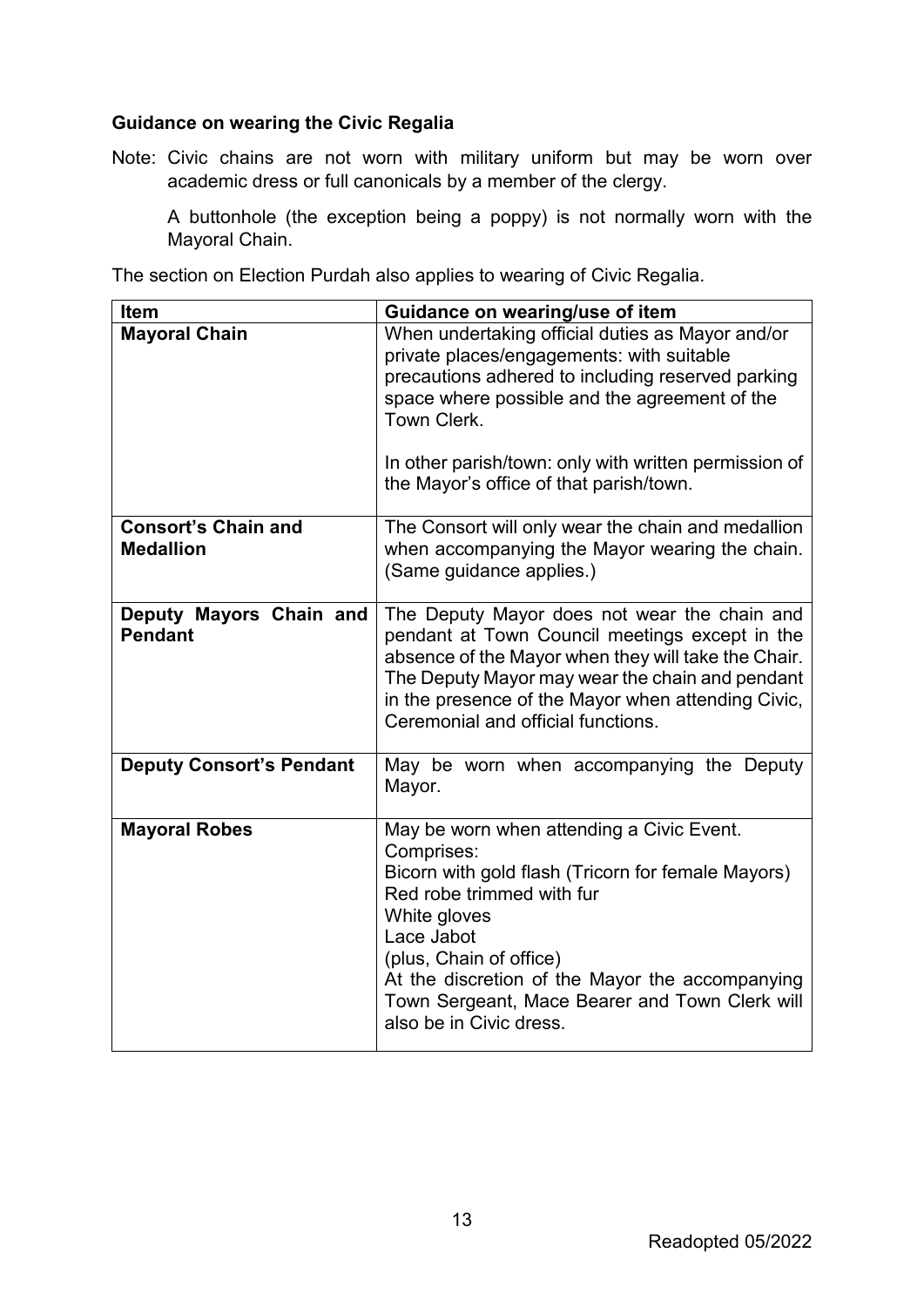When the Mayor is wearing full official Robes and Hat, the Hat should be removed when:

- Acknowledging Salutes;
- During the playing of the National Anthem;
- In the presence of a member of the Royal Family;
- During March Pasts, the Mayor should remove and replace the Hat:
	- o As each section passes the salute;
	- o When the Colours pass; and
	- o On an Inspection when the Mayor passes the Colours.

#### **Wearing the Chains**

You may need to secure the Chains to your clothing to correctly position them. You may for example wish to have some loops attached to a suit jacket but it is worth considering the delicacy of any fabric when selecting an outfit for an official engagement.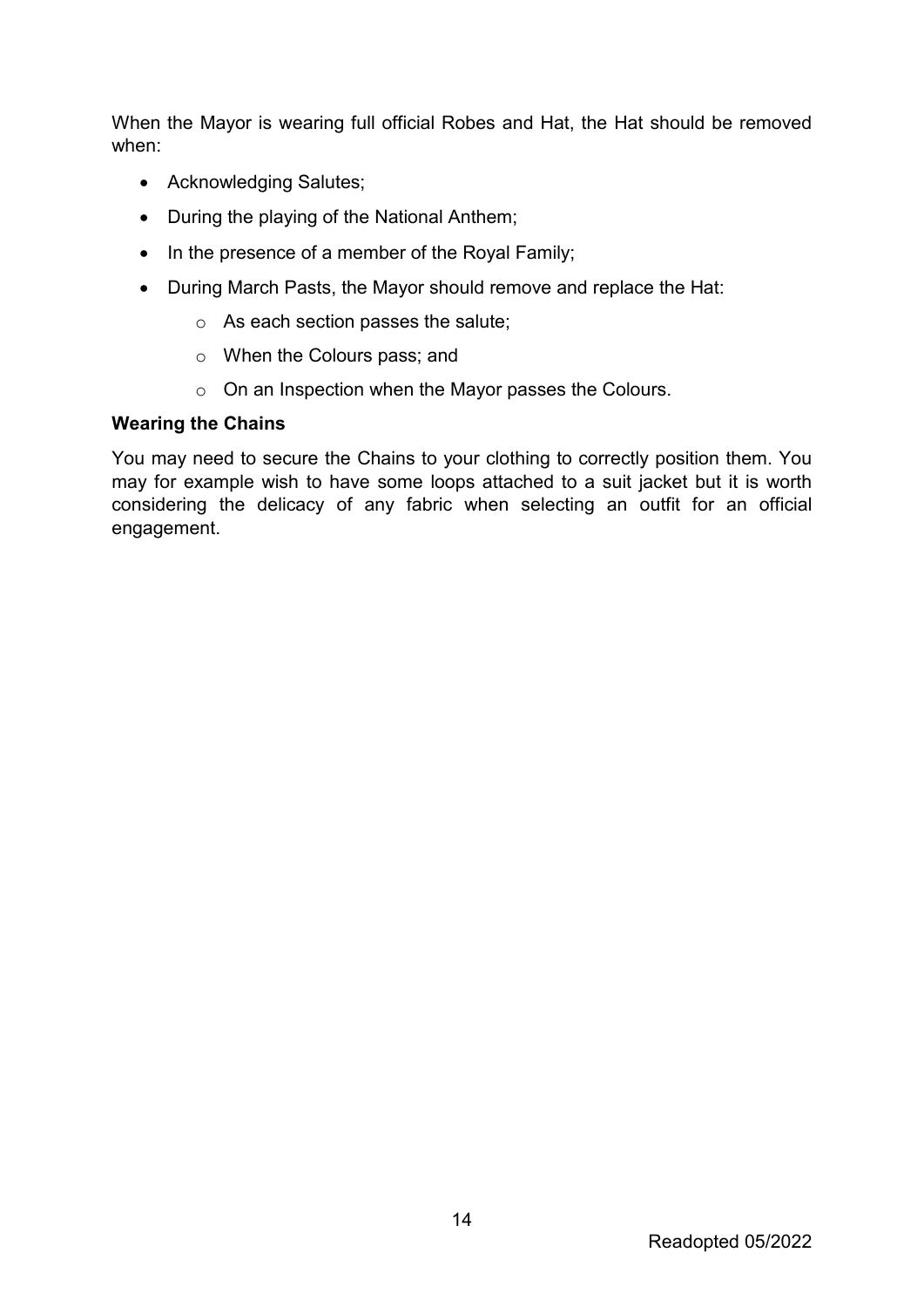#### <span id="page-15-0"></span>Budgets, Allowances and Hospitality

The Mayor is paid an allowance (taxable) during the term of office to reflect expenses incurred (LGA 1972, s15 (5) and 34 (5)). The objective of the allowance (which is separate from the Councillors Allowance) is to allow any Councillor to be able to be Mayor regardless of personal financial circumstances and to allow each Mayor to fulfil the duties of the role with dignity.

The Finance Officer will advise on the allocation of the Mayor's allowance.

#### <span id="page-15-1"></span>Who pays for what?

The Chairman is given the allowance in the expectation that they will fund a number of things while other expenses are paid from the Civic Occasions budget. The LGA does not stipulate the type or category of expenditure. A breakdown is shown below and while not an exhaustive list, the examples should cover most expenditure items of the year. If you are in any doubt as to whether you are expected to pay for something, please ask.

| Category                  | Paid from the Mayor's     | <b>Paid from the Civic</b> |
|---------------------------|---------------------------|----------------------------|
|                           | <b>Allowance</b>          | <b>Ceremonial Events</b>   |
|                           |                           | <b>Budget</b>              |
| <b>Flowers</b>            | Personal bouquets;        | <b>Remembrance Sunday</b>  |
|                           | buttonholes; special      | costs including wreaths    |
|                           | arrangements              |                            |
| <b>Food/Drink</b>         | Private catering/working  | Official lunch meetings    |
|                           | lunches including alcohol | Special meetings (e.g. the |
|                           |                           | High Sherriff)             |
| <b>Photos</b>             | Photography for civic     |                            |
|                           | events; official          |                            |
|                           | photographs               |                            |
| <b>Travel</b>             | Mileage to and from       |                            |
|                           | events                    |                            |
| <b>Entry to events</b>    | <b>Tickets for events</b> |                            |
| <b>Charity events</b>     | Raffle prizes/tickets;    |                            |
|                           | charitable fundraising    |                            |
| <b>Donations</b>          | Donations to charities    |                            |
| <b>Additional Mayor</b>   | All additional expenses   | <b>Pennies and Fruit</b>   |
| <b>Making Expenditure</b> | must be paid from the     |                            |
|                           | Mayor's Allowance         |                            |
| <b>Administration</b>     | Telephone, stationery,    |                            |
| expenses                  | printing and postage      |                            |

#### <span id="page-15-2"></span>Hospitality

The Mayor is entitled to two free uses of the Town Council premises for fundraising events.

Where the Mayor offers hospitality to organisations, groups or officers/representatives from other Councils that may not come from the Chairman's allowance, this should be checked with the Finance Officer first to ensure that there are sufficient funds in the appropriate budget.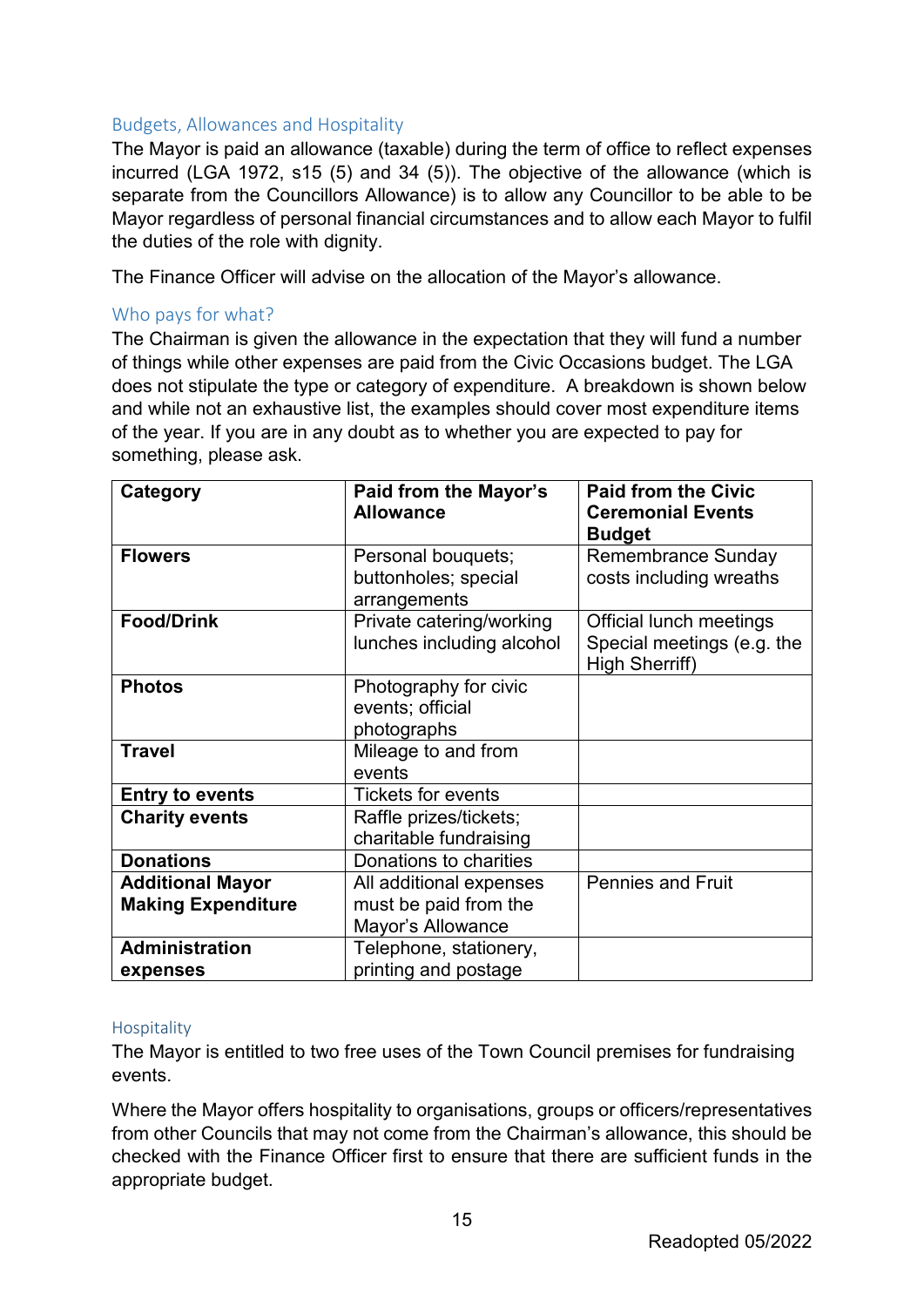#### <span id="page-16-0"></span>Gifts

Personal gifts received by the Mayor worth £50 or more are subject to the Code of Conduct. Gifts presented to the Mayor in his/her ceremonial capacity as the First Citizen of the town shall be accepted by the Mayor for the town/Council, may not be retained by the Mayor either during their term of office or after and shall be passed to the Town Clerk who shall manage such gifts on behalf of the Town Council. Where the gift is of nominal value and/or similar gifts are presented to and retained by other members of the Town Council and/or officers the Town Clerk may deem it appropriate for the Mayor to retain a gift. The Code of Conduct requires all Councillors, including Mayors, to register any gifts or hospitality worth £50 or over that are received in connection with their official duties within 28 days of receipt. All gifts/hospitality declared will be recorded in the Declaration Book stating the date or receipt, details of gift, value of gift (or reasonable estimate) and what happened to the gift.

The acceptance of a gift or hospitality may become an interest declarable in law at a Town Council meeting if connected in any way with a matter under discussion. The Town Clerk should be consulted in any case of doubt or the Monitoring Officer for Cornwall Council.

#### <span id="page-16-1"></span>The Civic Year

There is a structure to the year with a number of regular Civic events that will appear in the Mayor's Diary as follows:

#### <span id="page-16-2"></span>Mayor Making

As soon as you are elected you will be asked if you wish to hold a Mayor Making Ceremony. This is entirely up to you but is an opportunity to continue the traditions associated with the event (also known as Mayor Choosing) with your friends, family and colleagues.

The Mayor's Secretary will assist with the arrangements although the booking of a photographer (if desired) and the catering (including drinks) are the responsibility of the Mayor to arrange and pay for. The venue is also the choice of the Mayor but if not held in the Guildhall the associated costs are the responsibility of the Mayor.

#### <span id="page-16-3"></span>Civic Service

This is normally held towards the end of the Civic Year (March/April) and will include the presentation of awards including Citizen, Young Citizen and Environmental Citizen of the Year. The Mayor also presents an award to a group that has entertained them during their year in office. More information can be found in the Civic Awards Policy.

The Mayor's Secretary will assist in the arrangements.

#### <span id="page-16-4"></span>Remembrance Sunday – the closest Sunday to  $11<sup>th</sup>$  November

The Council holds an annual service and parade followed by wreath laying. This is a Civic Event held with the Saltash Branch of the Royal British Legion.

#### <span id="page-16-5"></span>Armistice Day – the  $11<sup>th</sup>$  November

A short service of commemoration is held in Fore Street organised and led by the Saltash Branch of the Royal British Legion at 11.00 a.m. and is a Civic Event.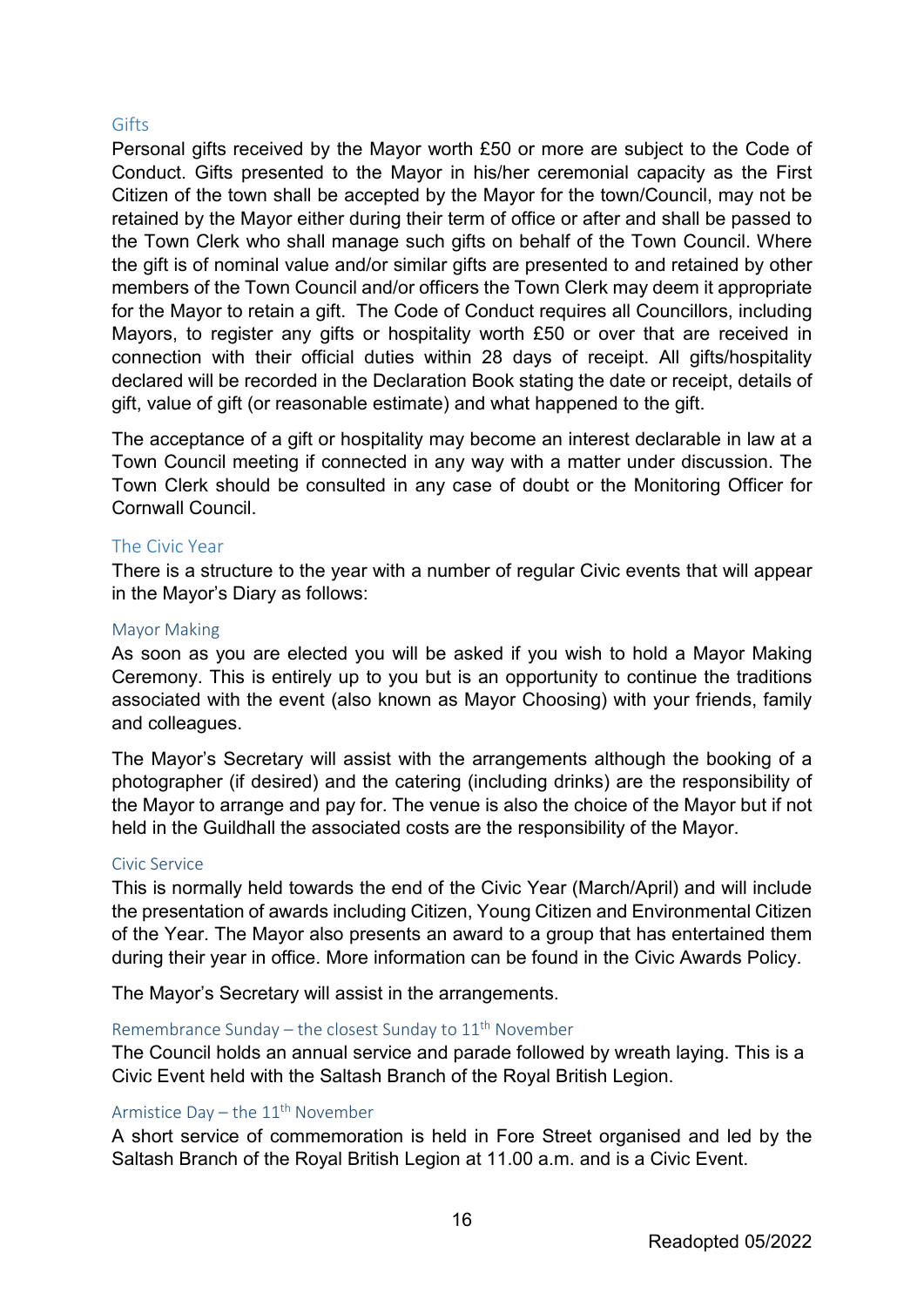<span id="page-17-0"></span>Other Town events that may request a Civic presence/parade:

- May Fair
- Saltash Regatta
- Christmas Event

These organisations need to invite the Mayor and formally request the event to be Civic through the Town Council well in advance.

#### <span id="page-17-1"></span>Civic Funerals

Any serving Councillor who dies during their term of office is entitled to a Civic Funeral but only at the express wish of the family.

Any former Mayor who dies is entitled to a Civic Funeral but only at the express wish of the family. There is a protocol in place and the Town Clerk will offer guidance.<sup>[5](#page-17-4)</sup>

#### <span id="page-17-2"></span>Death of Senior Member of the Royal Family (or other significant National Figure where public mourning is indicated)

There is a protocol in place and the Town Clerk will offer guidance.

#### <span id="page-17-3"></span>Honorary Positions

The Mayor holds the following honorary positions:

- Royal Naval Association- Patron
- Rotary Club of Saltash Honorary member and welcome to attend meetings and give a talk.
- Saltash Sailing Club- Honorary member

<span id="page-17-4"></span>5 Appendix 3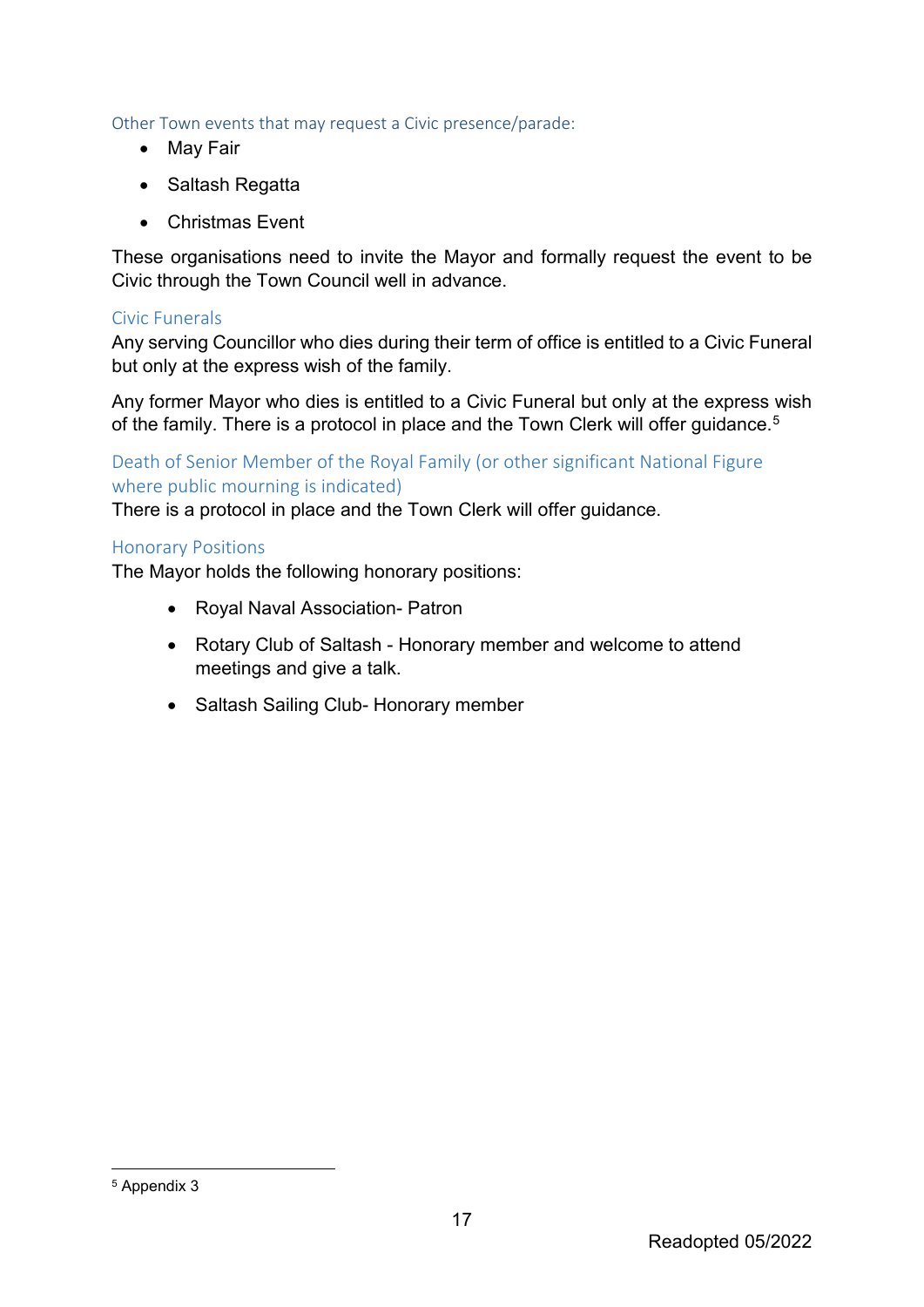# <span id="page-18-0"></span>The Chairman of the Council

The Council cannot operate without a Chairman and the Local Government Act 1972 provides legislation to ensure:

- a. that there is always someone to preside over a meeting;
- b. the person presiding has a casting vote which must be used.

The Chairman should ensure they have a good understanding of the Council Standing Orders as they begin their term of office. It is also recommended that training on chairing skills is undertaken.



#### <span id="page-18-1"></span>Term of Office

The Chairman's term of office continues until the appointment of a successor, other than where the chairman resigns or is disqualified.

#### <span id="page-18-2"></span>Legislation

At the Annual Meeting:

The first item of business is to elect a Chairman. [6](#page-18-3)

The Chairman of the Council remains in office until his successor has been elected and should preside even if they have not been elected to the Council.[7](#page-18-4)

The retiring Chairman will:

- Receive apologies and confirm the meeting is quorate
- Receive nominations and count votes for the election of the new Chairman
- If the retiring Chairman has been elected as a Councillor, they have an original vote but is under no duty to cast it. [8](#page-18-5)
- If the retiring Chairman has not been elected as a Councillor they do not have an original vote<sup>[9](#page-18-6)</sup>
- In the event of a tie the retiring Chairman (regardless of whether they are an elected Councillor) must use their casting vote to break the deadlock.[10](#page-18-7)

Note: there is no reason why a candidate shall not vote for themselves.

-

<span id="page-18-3"></span><sup>6</sup> LGA 1972 ss.15(1) and (2)

<span id="page-18-4"></span> $7$  LGA 1972 ss.15 $(4)$ 

<span id="page-18-5"></span><sup>8</sup> LGA 1972 Sch12 para 39(1)

<span id="page-18-6"></span><sup>9</sup> LGA 1972 ss.15(2)

<span id="page-18-7"></span><sup>10</sup> LGA 1972 s.15(3)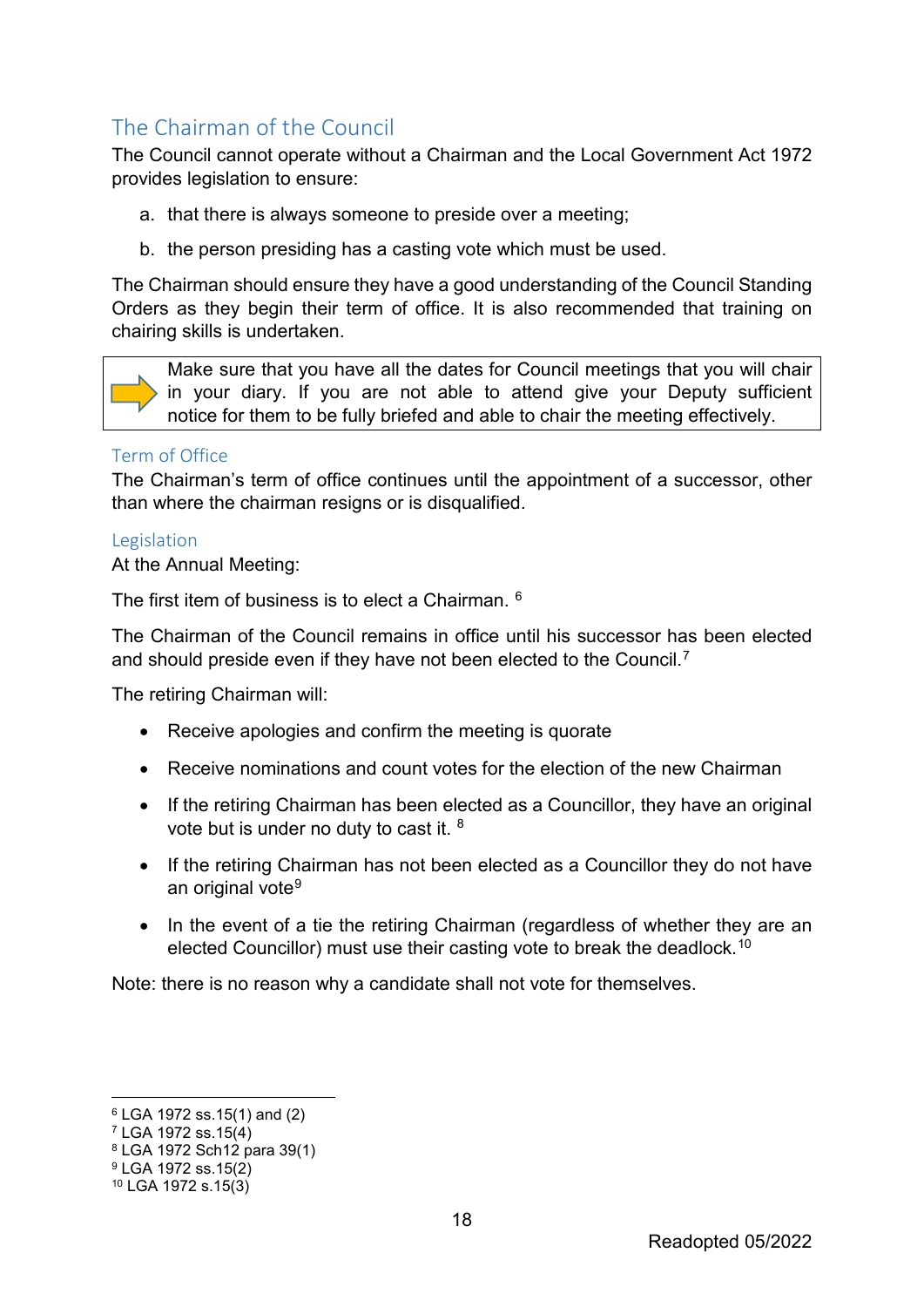On election the Chairman will immediately sign the Declaration of Acceptance of Office<sup>[11](#page-19-0)</sup> in front of the Town Clerk and then preside over the remaining business.

If the Declaration of Acceptance of Office is not signed at the due time or before the next meeting of the Council, the councillor will thereupon vacate the office and a casual vacancy will arise.

Note: The Vice-Chairman does not sign a Declaration of Acceptance of Office as vicechairman but (simply) acceptance of office of councillor.

<span id="page-19-0"></span> <sup>11</sup> LGA 1972 s.83(4)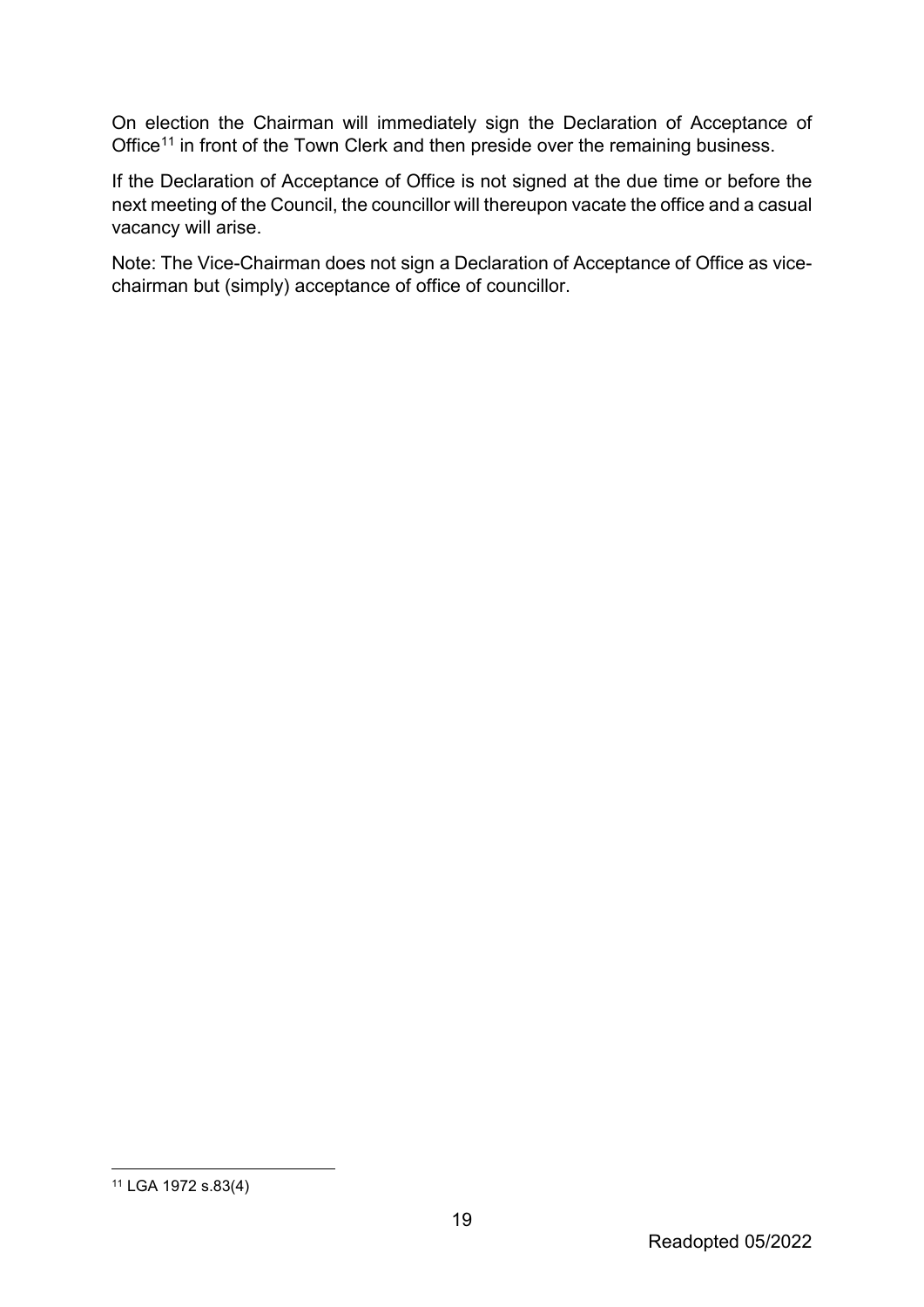<span id="page-20-0"></span>The Role of the Chairman at Meetings



Be prepared! It is the Chairman's responsibility to carry out their own research prior to attending meetings of the Council.

If present, the Chairman of the Council must preside at Council meetings.

If the Chairman is not present, the Vice-Chairman must (if present) preside.

In the event that neither Chairman or Vice-Chairman is present, the Council shall vote for a member to preside at that meeting.

The Chairman or member of the council presiding at a meeting, will sign the minutes of that meeting.

It is the Chairman's responsibility (McCourt; Millward, 2007):

- a. To determine that the meeting is properly constituted and that a quorum is present;
- b. To be informed as to the business and objects of the meeting;
- c. To preserve order in the conduct of those present;
- d. To confine discussion within the scope of the meeting and reasonable limits to time;
- e. To decide whether proposed motions and amendments are in order;
- f. To formulate for discussion and decision questions which have been moved for the consideration of the meeting;
- g. To decide points of order and other incidental questions which require decision at the time;
- h. To ascertain the sense of the meeting by:
	- i. Putting relevant questions to the meeting and taking the vote thereon (and if so minded giving a casting vote);
	- ii. Declaring the result; and
	- iii. Causing a ballot to be taken if duly demanded;
- i. To approve the draft of the minutes or other record of proceedings (with the consent of the meeting);
- j. To adjourn the meeting when circumstances justify or require that course; and
- k. To declare the meeting closed when its business has been completed.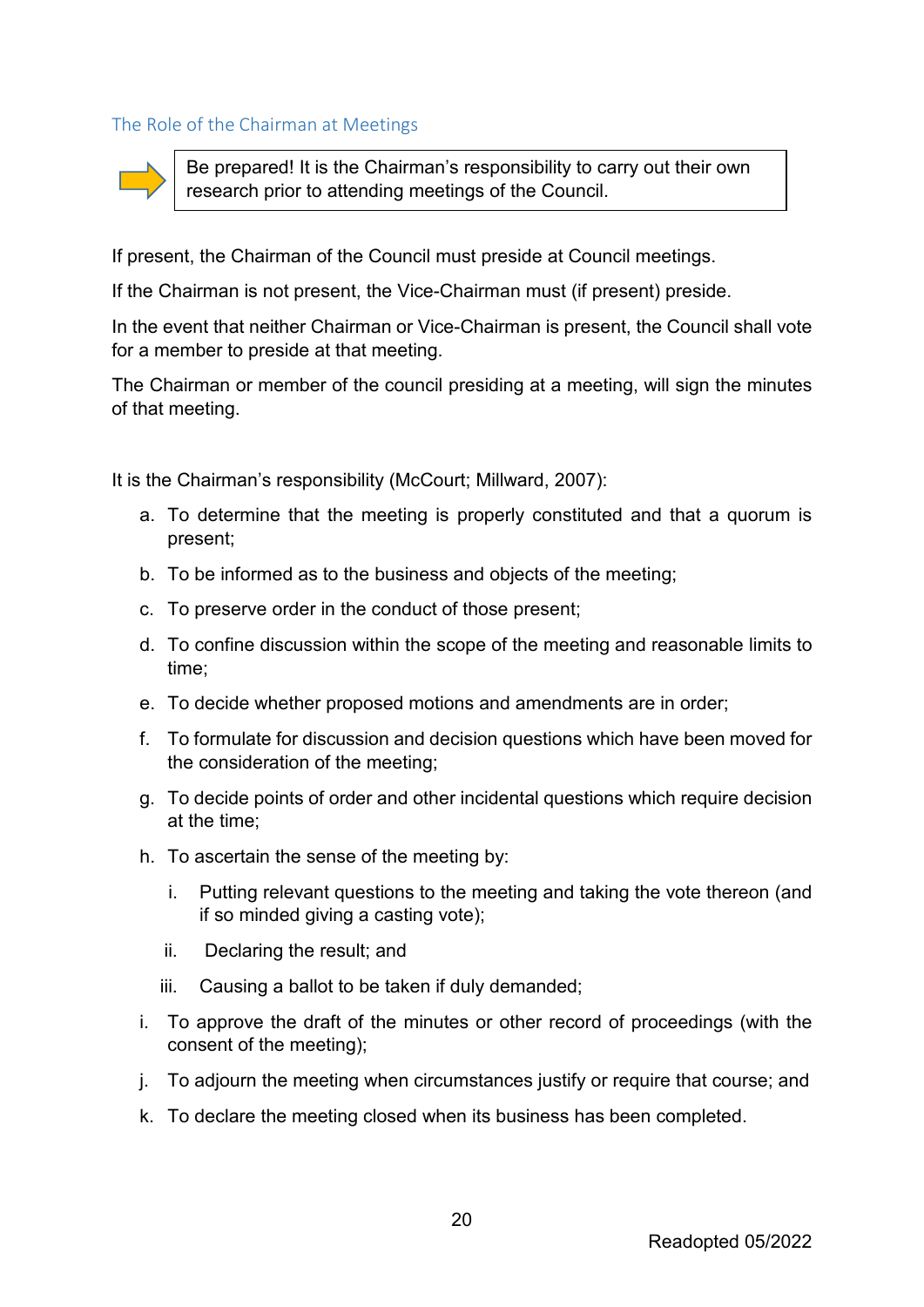CALC suggests some ground rules for running a successful meeting as Chairman:

- $\triangleright$  Stick to the agenda and keep to time;
- Work towards consensus;
- Everyone is encouraged, but no-one is forced, to participate. No-one dominates;
- $\triangleright$  Be courteous towards others, including members of the public, quest speakers and other council members;
- $\triangleright$  Try not to interrupt when someone else is speaking;
- $\triangleright$  Respect the ideas of others. Everyone has something of value to contribute.
- $\triangleright$  If you wish to challenge challenge the idea not the person;
- $\triangleright$  Remain open-minded and non-judgmental.

#### <span id="page-21-0"></span>Voting

During the meeting, if a vote on a matter is tied, the Chairman, or other person presiding, has a second or casting vote. (See above.)

Whilst it is a convention in some councils that the Chairman will not vote when a matter is put before the meeting and will only use his or her casting vote, there is no rule of law on this and it is becoming a practice little followed. Some councils apply a convention that the Chairman will use his or her second or casting vote in a way to support the status quo and keep the question open for reconsideration at a later date, which is generally considered to be best practice. The choice remains with the individual Chairman.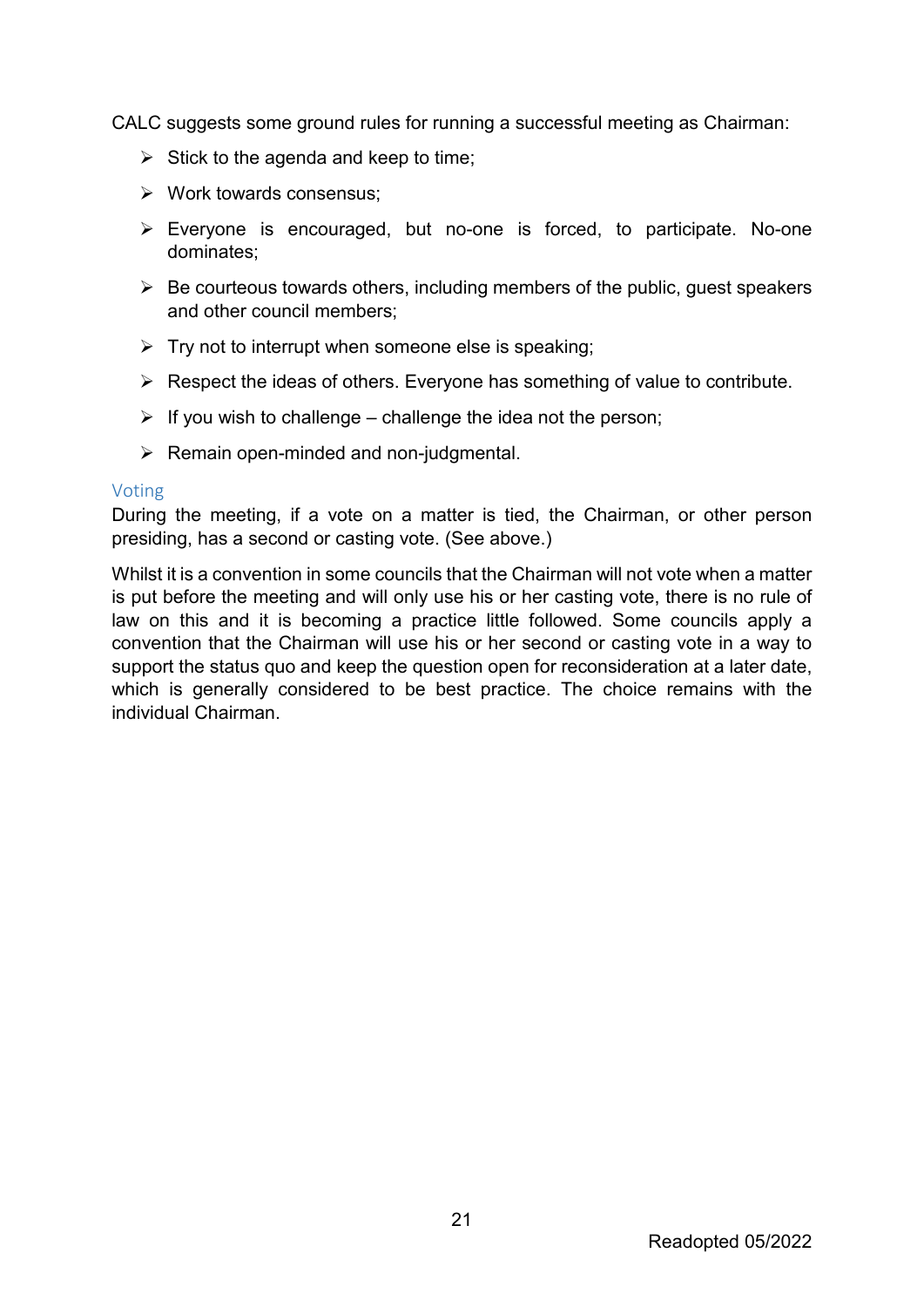#### <span id="page-22-0"></span>Outside of the meeting

Relevant policies available on the Town Council website:

- Scheme of Delegation
- Communications Policy
- Staff Members Relations

The Mayor has much more involvement in the Council during their term of office working closely with and supporting the Town Clerk and the Assistant Town Clerk. You should be prepared to receive more direct emails and phone calls.

The Clerk may approach the Mayor to informally discuss matters that arise or informally consult on decisions that is within the remit of the Clerk to make. The Mayor may also be asked for information about the town.

Correspondence to and from the council is normally dealt with by the Clerk or their delegated officer.

#### <span id="page-22-1"></span>The Monthly Meeting of the Town Council

The agenda for the monthly meeting of the Town Council will be worked up with the Town Clerk/Assistant Town Clerk and you will be asked to approve the agenda before it is issued. There are legal requirements for issuing notice of meetings which the administration office work to and you may find it helpful to set time aside in your calendar to ensure you are able to respond in good time especially where you have questions. You should also give plenty of notice of any items you would like to add to the agenda.

Prior to the meeting there will be a briefing with the Clerk. You should be able to estimate the time needed per item from this meeting.

#### <span id="page-22-2"></span>Extraordinary Meetings

The Mayor has the power to call an Extraordinary Meeting at any time. The Clerk will advise you further on this power.

#### <span id="page-22-3"></span>Authorisation for payments

At any time, the Mayor may be contacted for authorisation under the Scheme of Delegation. Please ensure you are familiar with your role under this policy.

#### <span id="page-22-4"></span>Press releases and communicating with the media

The Town Clerk, or Assistant Town Clerk will clear all press releases, or comments to the media, with the Mayor or the Chairman of the relevant committee as appropriate.<sup>12</sup>

Where comments are requested from the media, the Mayor will normally be the authorised spokesperson.

Please refer to the Communications Policy.

<span id="page-22-5"></span> <sup>12</sup> Communications Policy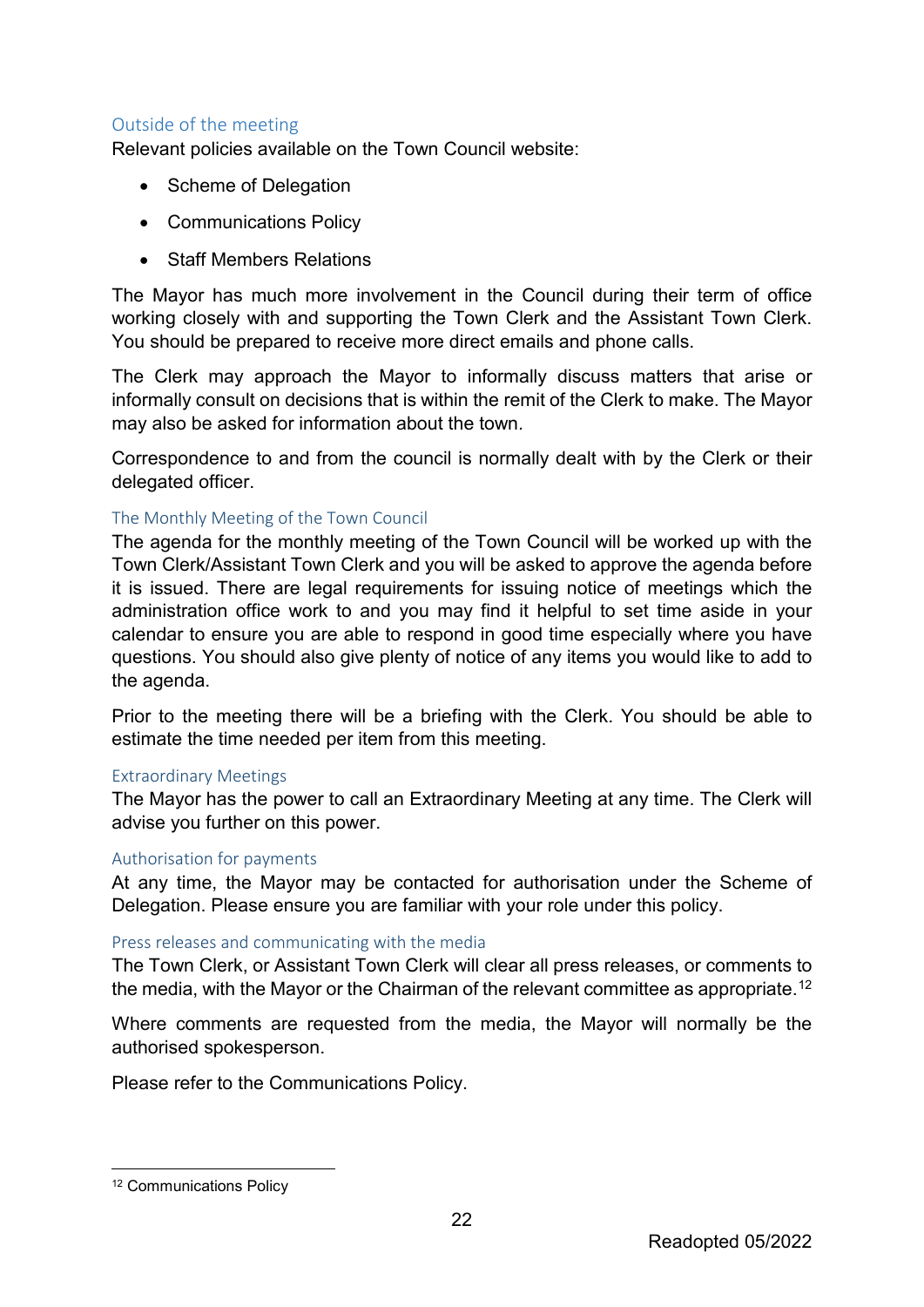#### <span id="page-23-0"></span>Official Signatory

The Chairman of the Council will on occasion be required to be a signatory (in addition to the Town Clerk or in their absence the Assistant Town Clerk) to the Council's official seal on documents on behalf of the Council.

#### <span id="page-23-1"></span>Resignations

The Chairman of the Council is the person who receives the resignations of other councillors or the Town Clerk.

#### <span id="page-23-2"></span>**Neutrality**

The convention has been that during the Mayoral Year the Mayor reduces their political profile and displays even handedness, avoiding involvement in contentious issues.

The Mayor should not attend political events in their capacity as Mayor of Saltash and wearing the Chain.

#### <span id="page-23-3"></span>Election purdah

Special conditions apply to the issue of publicity in the period leading up to elections. During the six-week period leading up to an election, the Council must take special care not to issue any publicity that might conceivably be perceived as having the potential to influence the outcome of the poll.<sup>[13](#page-23-5)</sup>

To ensure compliance with the various Acts and Publicity Code, the Council will avoid issuing any publicity in this period in the name of or associated directly with any Councillor, including the Mayor.

No Civic Events should be held during this period and the Mayor (or any previous Mayor) should not use any photographs of them wearing Mayoral Robes or any Civic Regalia in election publicity material.

#### <span id="page-23-4"></span>The end of your year in office

- Write your final column for the Town Messenger.
- Write any letters of thanks.
- Ensure all items of Civic Regalia and keys are returned to the Guildhall and checked in with the Mayor's Secretary.

The final role will be to chair the first item at the Annual Meeting, the election of the new Mayor.

You will be presented with a Mayor's Badge engraved with your name and term of office by the new Mayor.

<span id="page-23-5"></span> <sup>13</sup> Representation of the People Act 1983; Local Government Act 1986; Local Authority Publicity Code of Recommended Practice 2001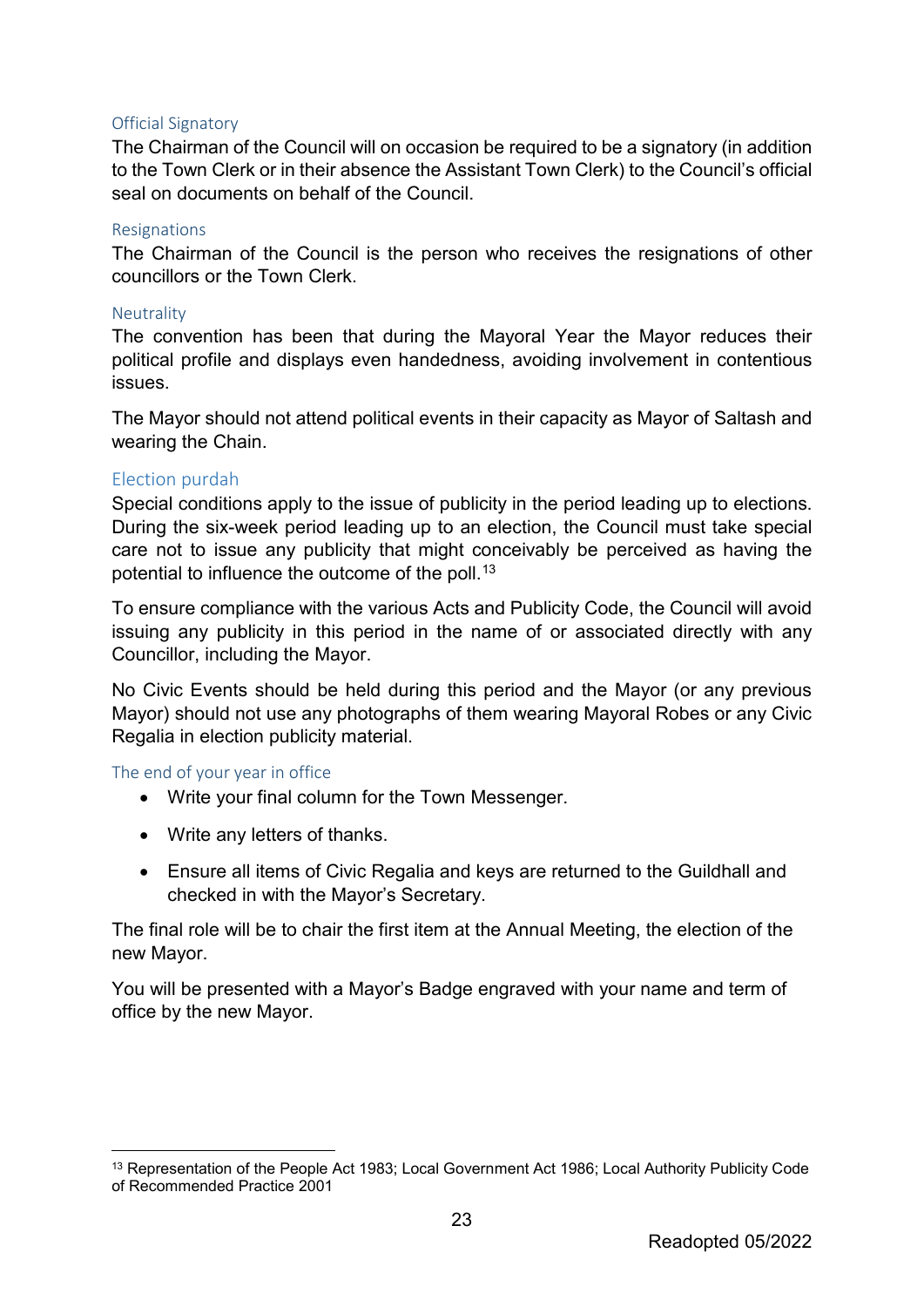# <span id="page-24-0"></span>Appendix 1

<span id="page-24-1"></span>Protocol for precedence at Civic Events

## **Civic Event Order of Precedence Protocol Town Sergeant to exercise control and form up parade.**

Town Sergeant and Mace Bearer

Mayor and Mayoress/Consort or Lord Lieutenant if present.

Town Clerk and Mayors Chaplain plus, Mayoress/Consort if Lord Lieutenant present.

Deputy Mayor and Deputy Mayoress/Consort.

Mayors Cadets

Councillors (In order of length of service/seniority).

Freeman of Town (In order of length of award)

Member of Parliament

Town Crier plus May Queen and Princesses.

Visiting dignitaries

Police /Fire Representatives

**Others**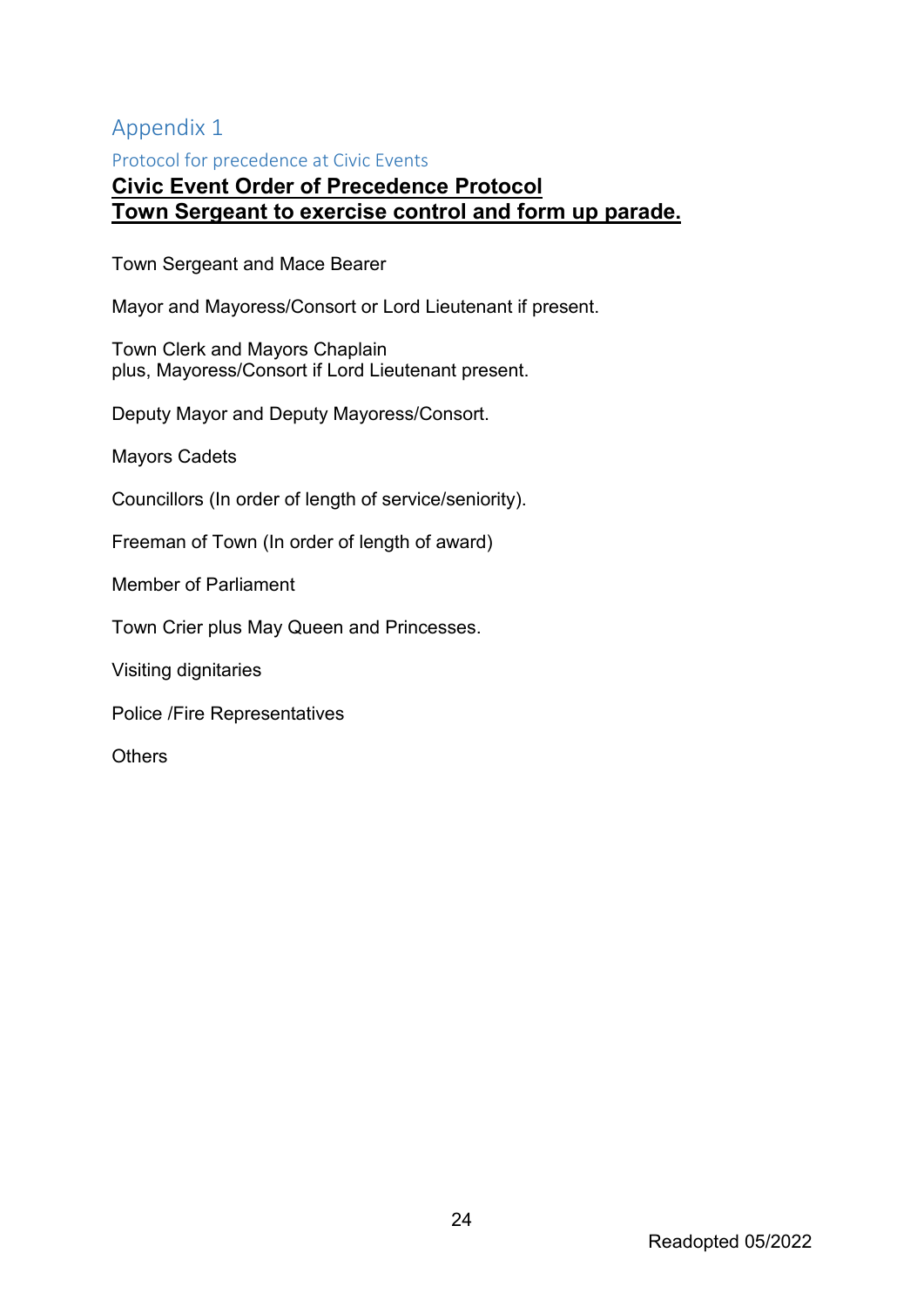*LTN 10 February 2010*

<span id="page-25-1"></span><span id="page-25-0"></span>Appendix 2 Royal Visits



# **Royal Visits**

## **Legislation**

-

1. By virtue of section 3(4) of the Local Government Act 1972 'The chairman of a district council shall have precedence in the district, but not so as prejudicially to affect Her Majesty's royal prerogative'.

## **Royal Prerogative**

2. Her Majesty the Queen has made known her wishes about precedence in connection with Royal visits and the subject is covered by Home Office **Circular** 

No. 63/1988 to which are attached copies of two memorandums. The effect of these documents applies to visits by Her Majesty the Queen, and by those members of the Royal Family styled His or Her Highness and their spouses.

- 3. Except where a District matter is the purpose of a Royal visit to a county the order of presentation by the Lord-Lieutenant to the Royal visitor normally be:
	- a. Lord-Lieutenant's spouse;
	- b. High Sheriff and spouse;
	- c. Chairman of County Council and spouse;
	- d. County Chief Executive and spouse;
	- e. Chairman of District Council and spouse;
	- f. District Chief Executive and spouse;
	- g. Member of Parliament and spouse;
	- h. Chief Constable and spouse; and
	- i. The Principal Organiser of the event.
- 4. Thereafter other necessary presentations may be deputed to that organiser.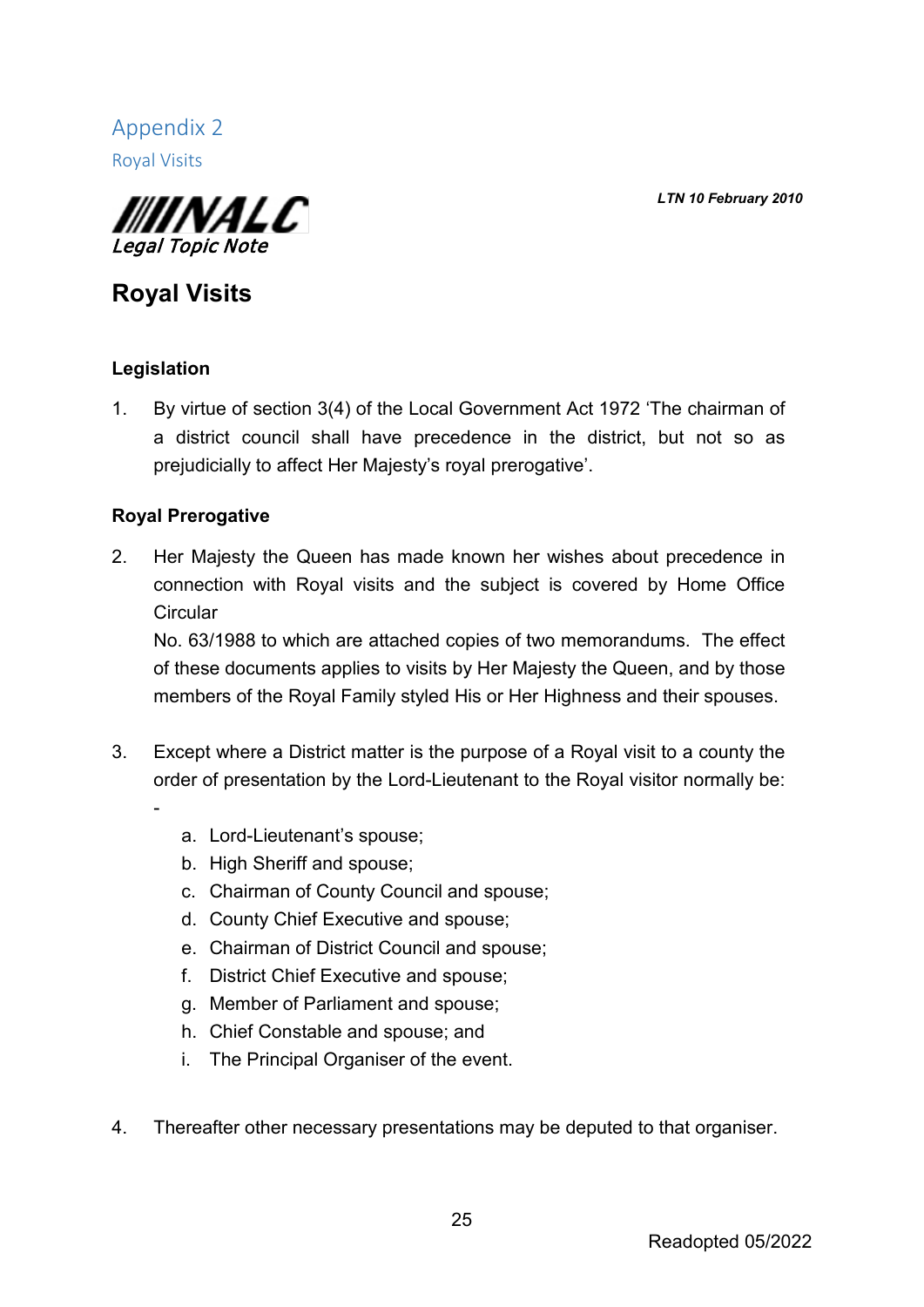5. Where a District matter is the purpose of the Royal visit, the Chairman of the District Council (or Mayor of the Borough) will take precedence over the Chairman of the County Council as provided by s.3(4) of the Act of 1972. Where there is doubt whether the visit is for a District matter organisers are expected to consult the Lord-Lieutenant.

#### **Town, Parish and Community Councils – Visits**

6. There is no provision in the formal order of precedence on Royal visits for the Town Mayor or Chairman of the Parish or Community Council. Where the visit has a particularly local character and is taking place in a Town, Parish or Community the Town Mayor or Chairman would normally be presented as a courtesy after the organiser of the event. In cases of difficulty, it should be possible for the Lord-Lieutenant to resolve the problem. Advice in advance can also be sought from the Private Secretary to the Member of the Royal family.

## **Events Not Involving Royal Family**

- 7. The Lord-Lieutenant, if present, takes precedence as the representative of Her Majesty. The Mayor of the Borough or Chairman of the district council by reason of s.3(4) has precedence (next after the Lord-Lieutenant) in the borough or district over all other persons. This statutory right applies even at functions or meetings convened by a Town Mayor or Chairman of a Parish or Community Council. In his town or parish or community the Town Mayor or Chairman should have precedence after the Borough Mayor or District Chairman.
- 8. The question of precedence is a social, not an executive issue. Accordingly, notwithstanding the rules of precedence, the person entitled to preside, or the person convening the meeting or event, whichever is appropriate, will preside. So at a Town Council dinner the Town Mayor presides even though the District Chairman is present.
- 9. The order of civic precedence after the local Mayor or Chairman is not predetermined. So far as is necessary it should be arranged by the organiser of the event. Modelling the list so far as possible on that prescribed for Royal visits and differentiating between equals by reference to the date of first taking up the position currently held should normally provide a satisfactory answer.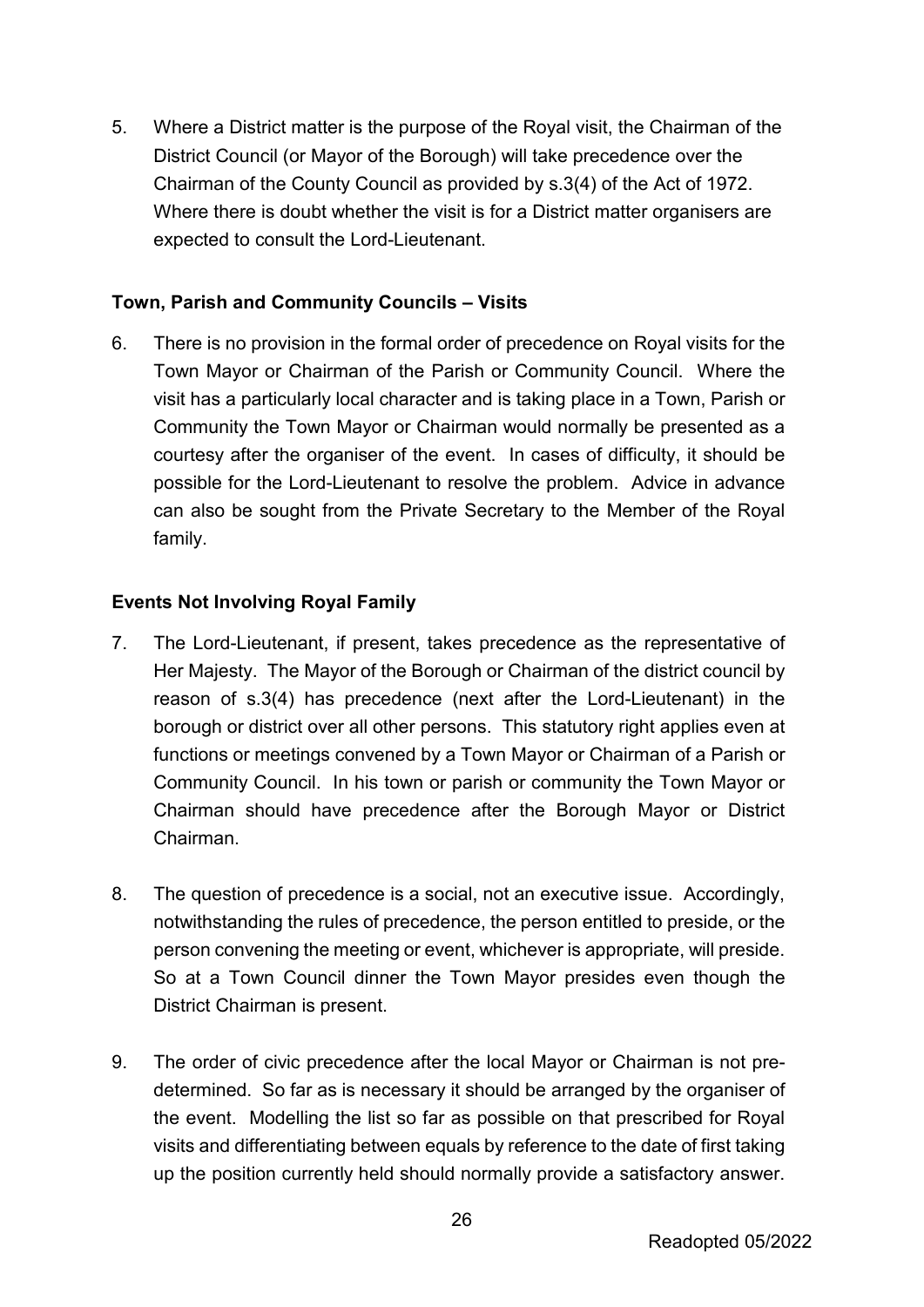Where there are clear local customs these should be followed. For social precedence there is a clear and long list mainly based on titles or honours to be found in standard books of etiquette.

#### **Insignia**

10. Invitations to events should as a matter of courtesy indicate the style and dress and, in particular, invitations by Town Mayors or Chairmen to the heads of other local authorities should say whether civic insignia (such as a Mayoral chain) is to be worn. This is a matter for the convenor of the event. The organiser does not have to follow any direction or wish of the Mayor of the borough or Chairman of the district although normal civic courtesy would give weight to any request from him.

#### **Titles**

11. A Town Mayor should be described as 'The Town Mayor of The A chairman of a parish or community council should be entitled 'The Chairman of the Parish (or Community) Council of [14]. A member of a town parish or community council should, if any title is used, be entitled 'Councillor (Miss or  $Mrs$ )  $\dot{ }$ .

#### **Forms of Address**

12. In view of the need to distinguish between borough mayors and town mayors it is thought that the proper forms of address should be 'Mr (or Madam) Town Mayor', Mr (or Madam) Chairman, or 'Town Mayor'. Members of councils should be addressed as 'Councillor (Mrs or Miss) vhere formality is required. A deputy should be addressed as 'Mr (or Madam) Deputy Town Mayor' not as 'Mr Deputy'.

#### **Civic Services**

13. There are no generally followed forms of church service for use on civic occasions. It is normal practice for the service to be settled by arrangement between the clergyman and the local authority.

#### **Honorary Titles and Freemen**

14. As a result of amendments to s. 249 of the Local Government Act 1972 by s.29 of the Local Democracy, Economic Development and Construction Act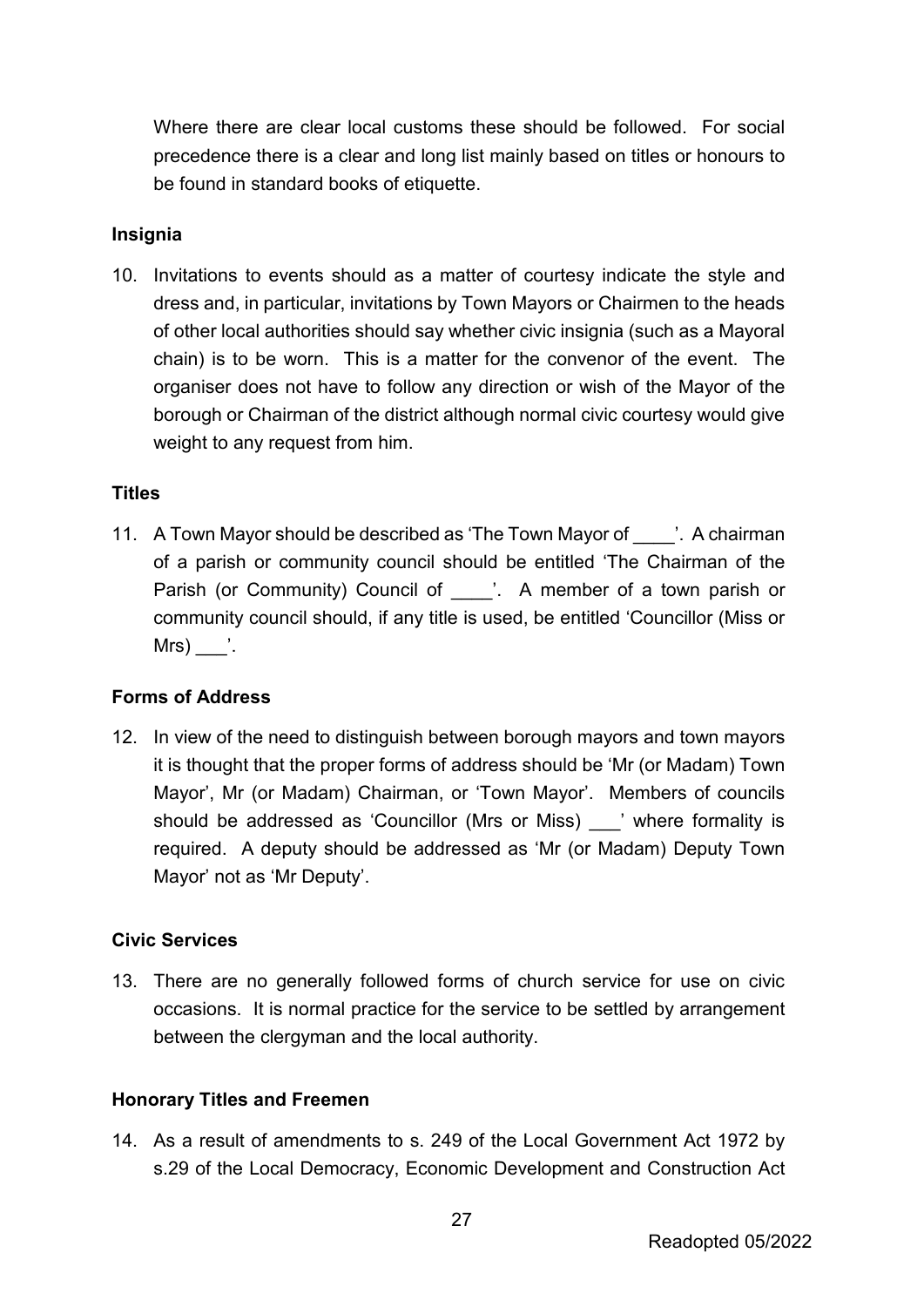2009 which came into force on 12 January 2010, local councils have the power to confer the title of "honorary freeman" or "honorary freewoman" to persons of distinction and those who, in the council's opinion, have rendered eminent services to the council's area. The admission of a person to the roll of freemen of a pre-1974 city or town (who, unlike honorary freemen and honorary freewomen, enjoy special rights in the corporate property) is approved by the chairman of the district council whose area includes that city or town. See further LTN 12 (Honorary Titles and Officers of Dignity).

#### **Officers of Dignity**

- 15. Where a pre-1974 city or borough became a parish or community, any power of the borough to appoint local officers of dignity is exercisable by the parish or community council pursuant to s. 246(3) of the Local Government Act 1972.
- 16. Further information can be found in "Civic Ceremonial: A Handbook, History and Guide for Mayors, Councillors and Officers" by Paul Millward.

#### **Other Legal Topic Notes (LTNs) relevant to this subject:**

| <b>LTN</b> | <b>Title</b>   | <b>Relevance</b>                                                         |
|------------|----------------|--------------------------------------------------------------------------|
| 12         |                | Honorary Titles and Officers of Sets out the powers of councils to grant |
|            | <b>Dignity</b> | honorary freedoms.                                                       |

**© NALC 2010**

National Association of Local Councils Tel: 020 7637 1865 Fax: 020 7436 7451 e-mail: [nalc@nalc.gov.uk](mailto:nalc@nalc.gov.uk) website: [www.nalc.gov.uk](http://www.nalc.gov.uk/)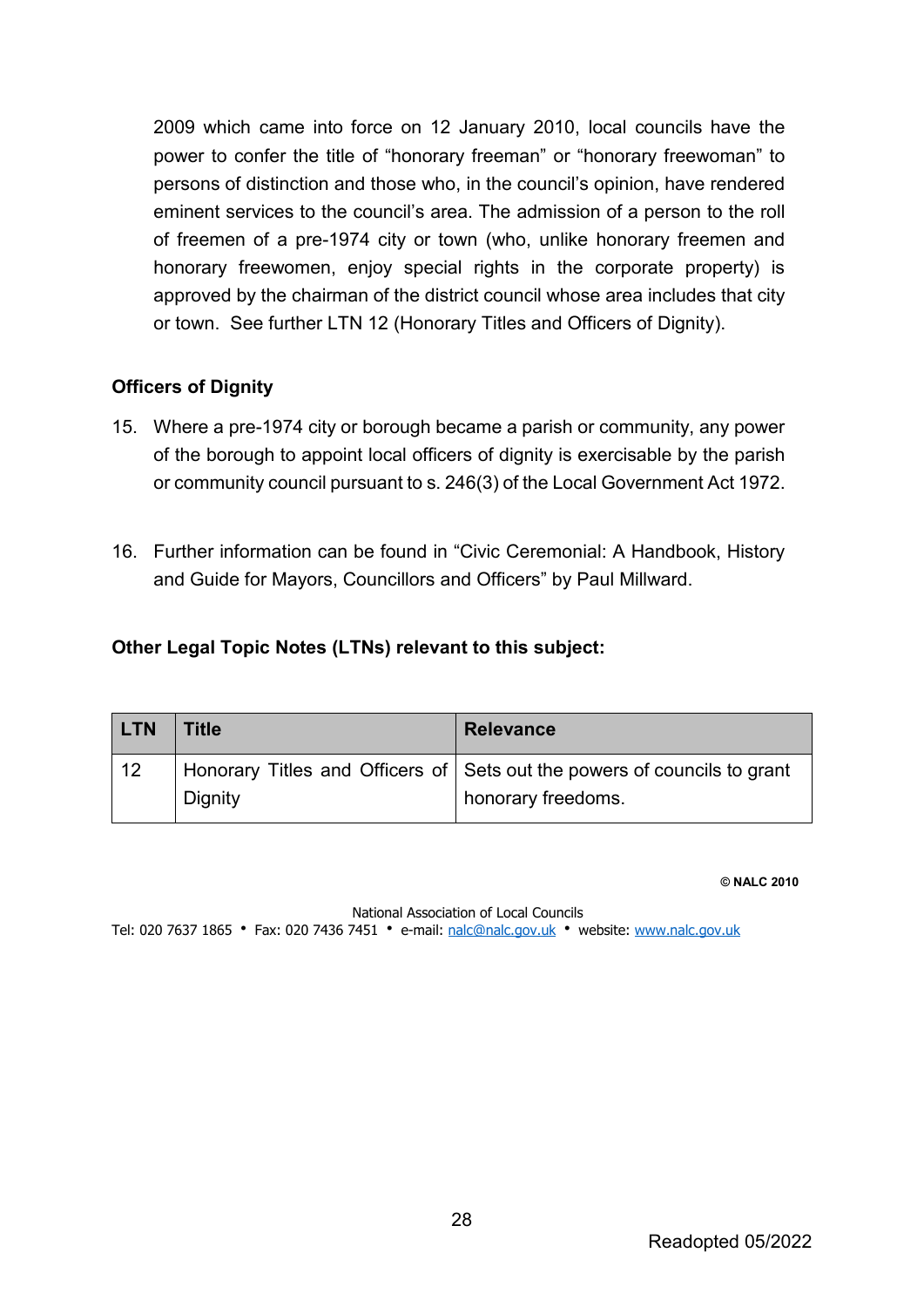# <span id="page-29-0"></span>Appendix 3

#### <span id="page-29-1"></span>Civic Funeral Protocol

The procedure for a civic funeral will normally follow closely that governing the attendance of the Town Council at church services

The Town Council will normally attend a funeral formally only if the deceased was a past mayor or serving member of the Town Council or Freeman and then only at the invitation of the deceased's family

For the funeral of a Mayor who died in office the senior member of the Town Council will follow the coffin bearing the Mayoral Regalia on a black cushion.

However, the overriding factor shall be that of the family's wishes and protocol will not dictate precedence or procedure in these circumstances.

If the Mayor is to attend and the chain is to be worn the church must be notified and the family of the deceased may then mention the attendance of the Mayor during the service if they so wish.

On all occasions of public mourning either for royalty or for any of the above the head of the maces should be draped in black or a black bow tied around the shaft.

The Town Council flag shall be flown at half-mast from the day of the death until sunset on the day of the funeral.

Procedure notes:

- Agree with family/funeral director what the Town Council input into the service should be.
- St Stephens Church and St Nicholas and St Faith have a special pew for the Mayor that dictates where the Civic Party sit together with dedicated mace stands however other churches will require the mace stands to be in place beforehand.
- The Mayor will advise past mayors, Freemen, MP and past MPs that a civic funeral will be taking places so that they can make a decision to be part of the Civic Party if they choose to.
- Town Sergeant and Mace Bearer to be notified (The black hoods for the maces are in the Guildhall safe).